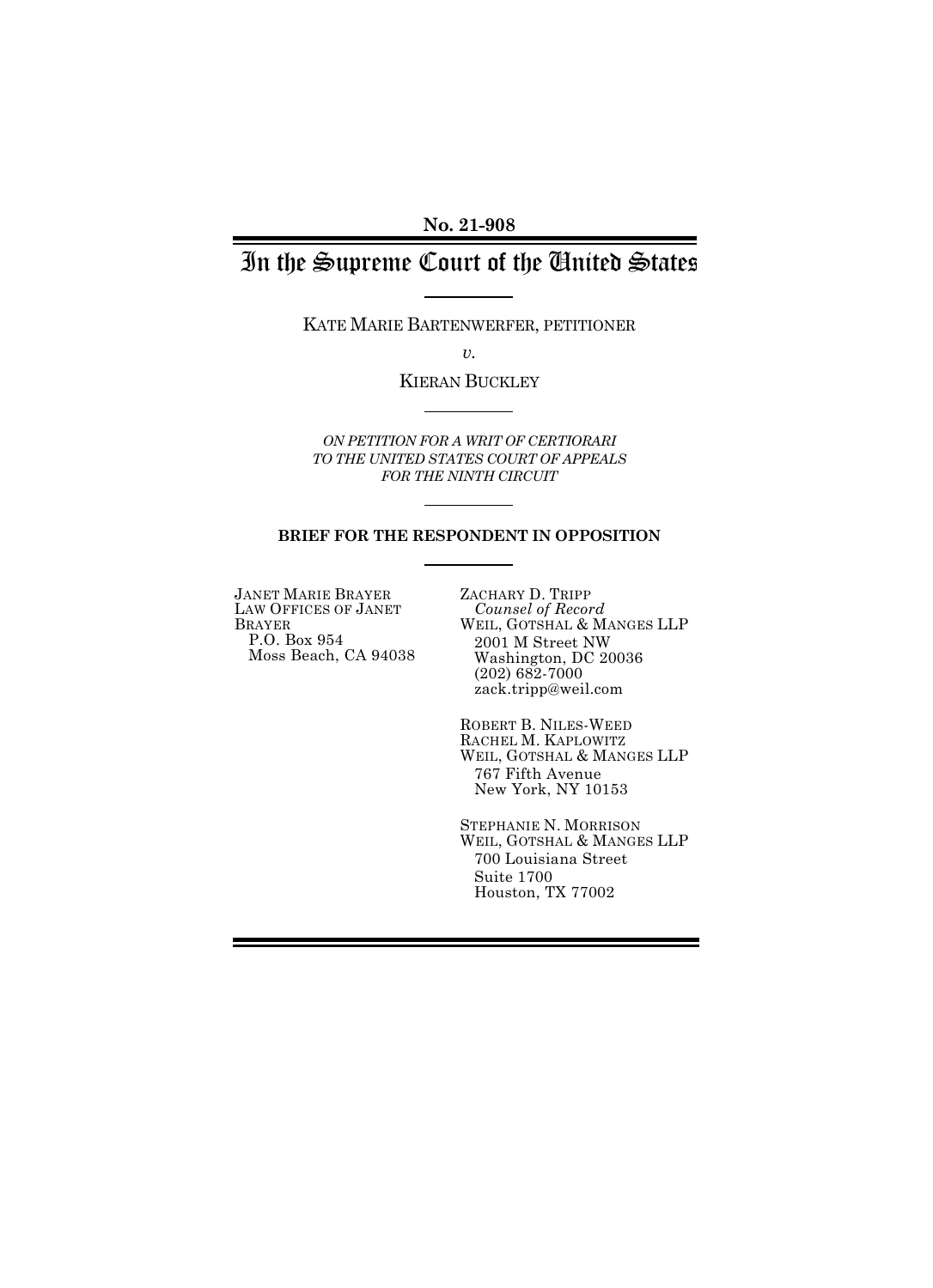## **QUESTION PRESENTED**

Under Section 523(a)(2)(A) of the Bankruptcy Code, a discharge of debts under 11 U.S.C. 727 does not apply to "any debt … for money … obtained by … false pretenses, a false representation, or actual fraud." The question presented is whether a bankruptcy discharge applies to a debt a debtor owes for money obtained by her business partner's actual fraud.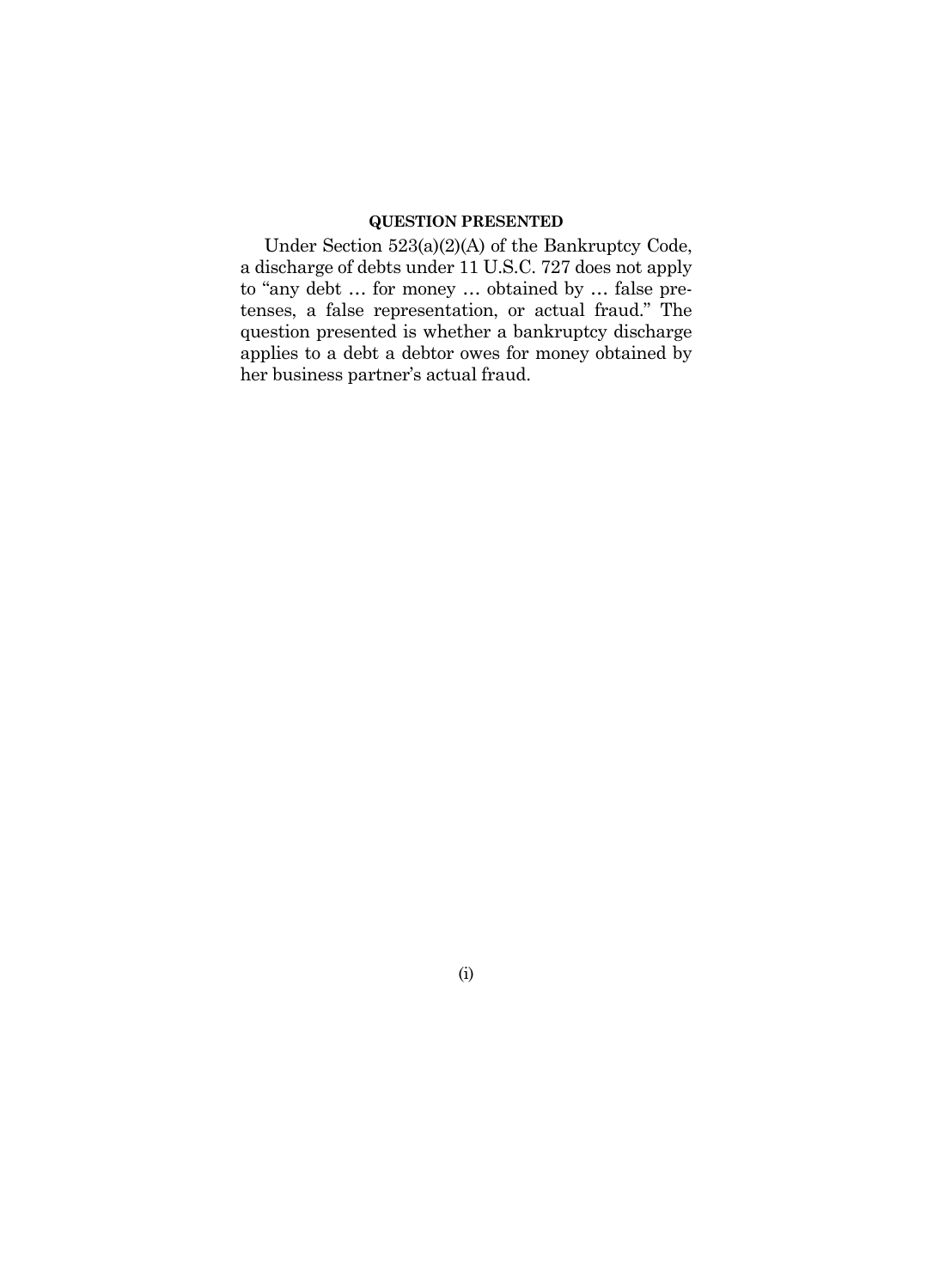### **TABLE OF CONTENTS**

|    |                                                    | Page |
|----|----------------------------------------------------|------|
|    |                                                    |      |
|    |                                                    |      |
|    |                                                    |      |
| 1. |                                                    |      |
|    | Section $523(a)(2)(A)$ bars discharge<br>А.        |      |
|    | of any debt for money obtained by                  |      |
|    | fraud without regard to the                        |      |
|    |                                                    |      |
|    | Petitioner's counterarguments lack<br>$\mathbf{B}$ |      |
|    |                                                    |      |
| П. | The split is lopsided, longstanding, and           |      |
|    |                                                    |      |
|    |                                                    |      |
|    |                                                    |      |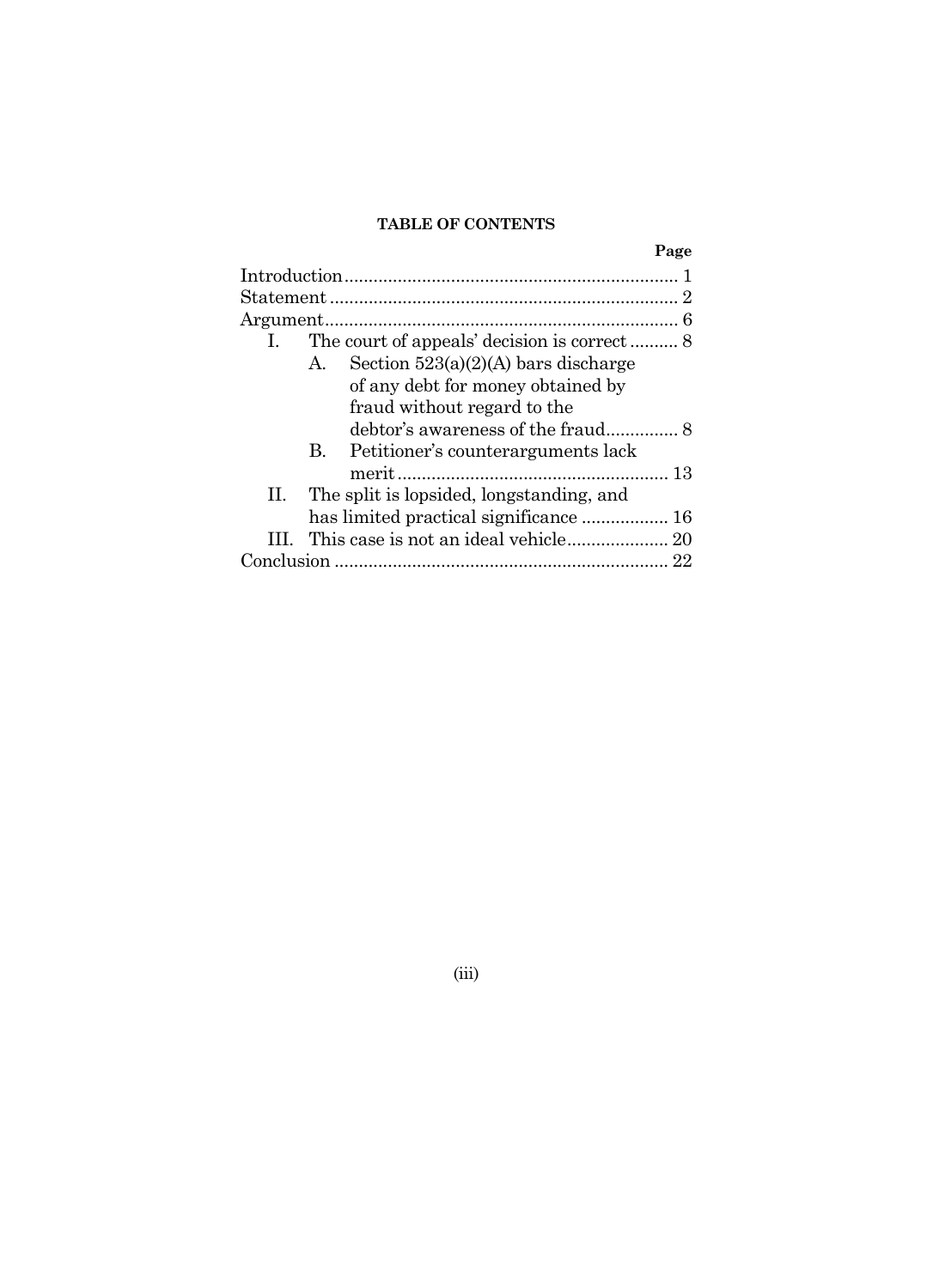# **TABLE OF AUTHORITIES**

**Cases Page(s)** 

| Banc-Boston Mortg. Corp. v. Ledford (In re     |
|------------------------------------------------|
| Ledford),                                      |
| 970 F.2d 1556 (6th Cir. 1992), cert. denied,   |
|                                                |
| Brown v. Felsen,                               |
|                                                |
| Bullock v. BankChampaign, N.A.,                |
|                                                |
| Citizens State Bank v. Walker (In re Walker),  |
| 53 B.R. 174 (Bankr. W.D. Mo. 1985)19           |
| Cohen v. de la Cruz,                           |
|                                                |
| Deodati v. M.M. Winkler & Assocs. (In re M.M.  |
| Winkler & Assocs.),                            |
|                                                |
| <i>Field</i> v. Mans.                          |
|                                                |
| Grogan v. Garner,                              |
|                                                |
| Hoffend v. Villa (In re Villa),                |
| 261 F.3d 1148 (11th Cir. 2001)17, 19           |
| Impulsora Del Territorio Sur, S.A. v. Cecchini |
| $(In \ re \ Cecchini),$                        |
|                                                |
| Kawaauhau v. Geiger,                           |
|                                                |
| Levy v. Indus. Fin. Corp.,                     |
| 16 F.2d 769 (4th Cir. 1927), aff'd, 276 U.S.   |
|                                                |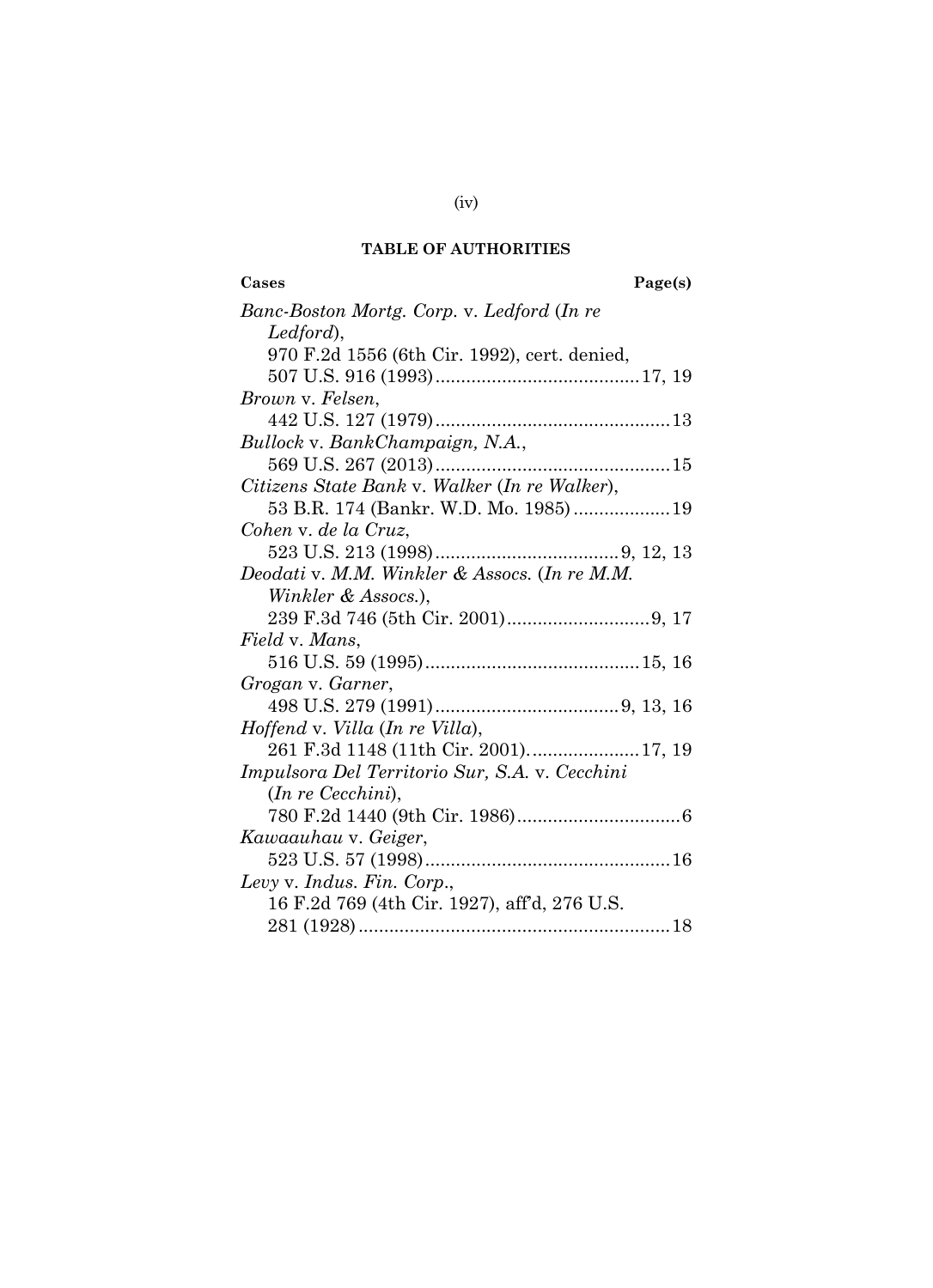| In re Lovich,                                    |
|--------------------------------------------------|
|                                                  |
| Miske v. Coxeter,                                |
|                                                  |
| Mission Prod. Holdings, Inc. v. Tempnology, LLC, |
|                                                  |
| Neal v. Clark,                                   |
|                                                  |
| Pa. Dep't of Pub. Welfare v. Davenport,          |
|                                                  |
| Rockwell v. Hull (In re Rockwell),               |
| 968 F.3d 12 (1st Cir. 2020), cert. denied,       |
|                                                  |
| Sachan v. Huh (In re Huh),                       |
|                                                  |
|                                                  |
| Siegel v. Fitzgerald, cert. granted, No. 21-441  |
| (oral argument scheduled for Apr. 18, 2022)20    |
| Strang v. Bradner,                               |
|                                                  |
| Sullivan v. Glenn,                               |
| 782 F.3d 378 (7th Cir.), cert. denied, 577       |
|                                                  |
| Walker v. Citizens State Bank (In re Walker),    |
| 726 F.2d 452 (8th Cir. 1984) (per curiam) 18     |
|                                                  |

# **Constitutional Provisions, Statutes & Uniform Acts**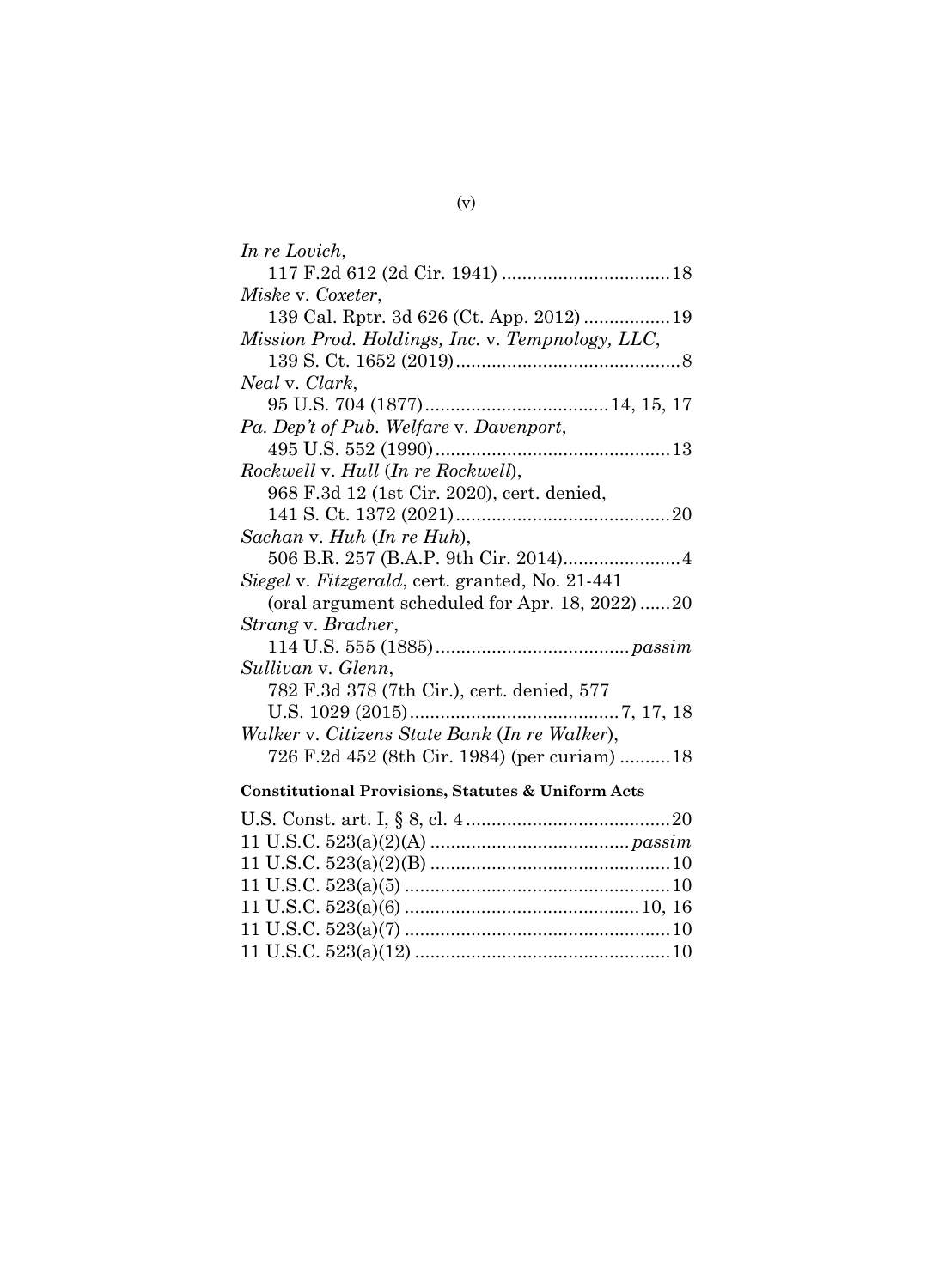| Act of Feb. 5, 1903, ch. 487, § 5, 32 Stat. 79812   |
|-----------------------------------------------------|
| Act of July 1, 1898, ch. 541, § 17, 30 Stat. 550 12 |
| Act of Mar. 2, 1867, ch. 176, § 33, 14 Stat. 533 12 |
|                                                     |
|                                                     |
|                                                     |

# **Miscellaneous**

| 4 Collier on Bankruptcy   523.08 (16th ed.        |
|---------------------------------------------------|
|                                                   |
| 4 Collier on Bankruptcy   523.19 (16th ed.        |
|                                                   |
| Lawrence Ponoroff, Vicarious Thrills: The         |
| Case for Application of Agency Rules in           |
| <b>Bankruptcy Dischargeability Litigation, 70</b> |
|                                                   |
| Ralph Brubaker, The Dischargeability of           |
| "Control Person" Liability for Federal            |
| <i>Securities Fraud: Actual Fraud, Vicarious</i>  |
| Nondischargeability, and the Vacillating          |
| Objects of the § $523(a)(2)(A)$ Discharge         |
| <i>Exception</i> , 22 Bankruptcy Law Letter No. 5 |
|                                                   |
|                                                   |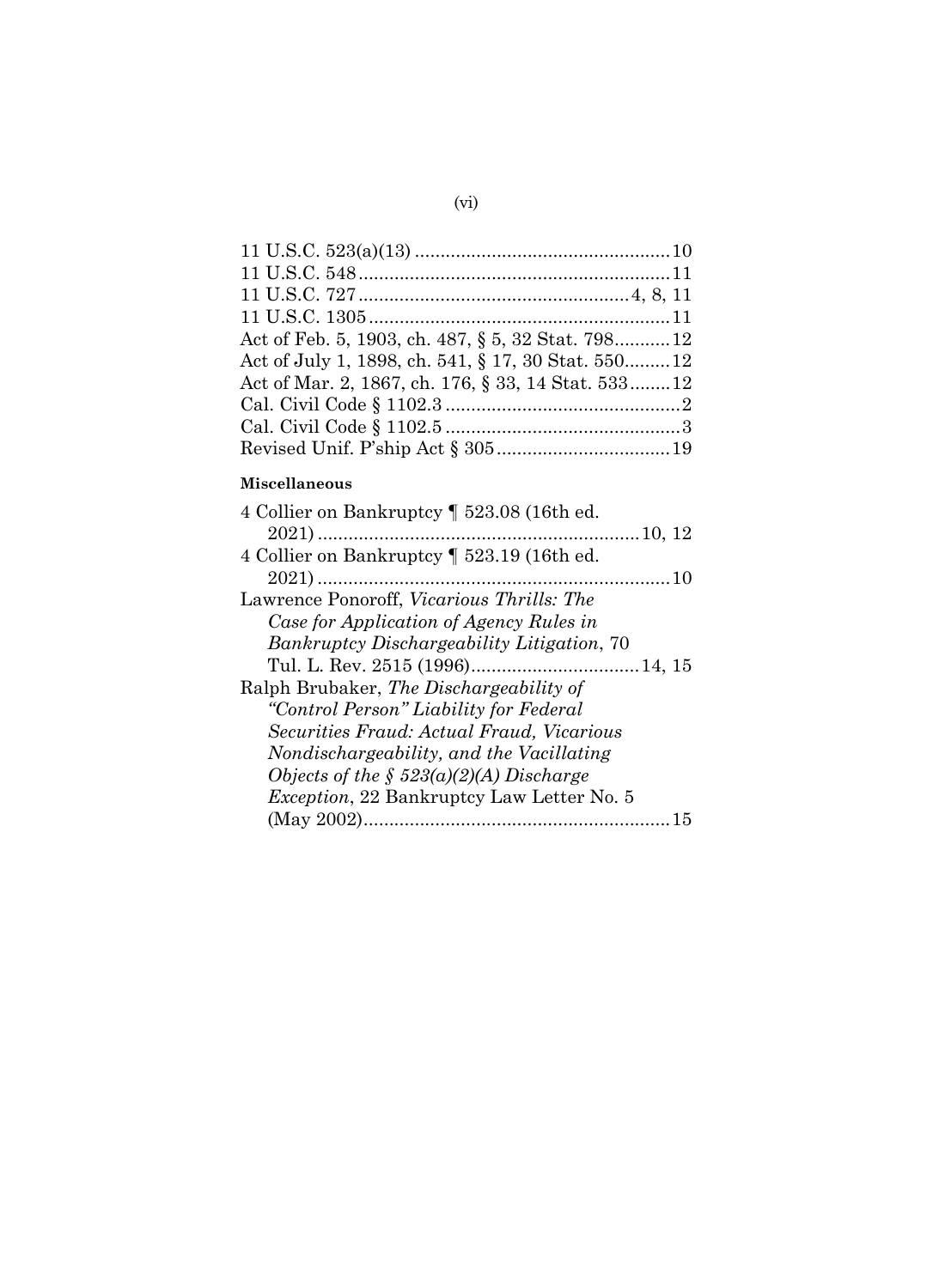# In the Supreme Court of the United States

NO. 21-908

KATE MARIE BARTENWERFER, PETITIONER

*v.* 

KIERAN BUCKLEY

*ON PETITION FOR A WRIT OF CERTIORARI TO THE UNITED STATES COURT OF APPEALS FOR THE NINTH CIRCUIT* 

#### **BRIEF FOR THE RESPONDENT IN OPPOSITION**

#### **INTRODUCTION**

Section  $523(a)(2)(A)$  of the Bankruptcy Code excepts from discharge "any debt … for money … obtained by … false pretenses, a false representation, or actual fraud." The Ninth Circuit correctly held—consistent with the provision's text, context, history, and purpose—that this exception covers petitioner's debt to respondent for money petitioner obtained by the actual fraud of her business partner. Petitioner would have this Court additionally require that a debtor "knew or should have known" of the fraud for the exception to apply, and accordingly allow her to escape liability. But neither petitioner nor the cases she cites offer any textual support for this added requirement. The circuit conflict on this question is lopsided and longstanding. The delta between the two rules is narrow and unlikely to alter the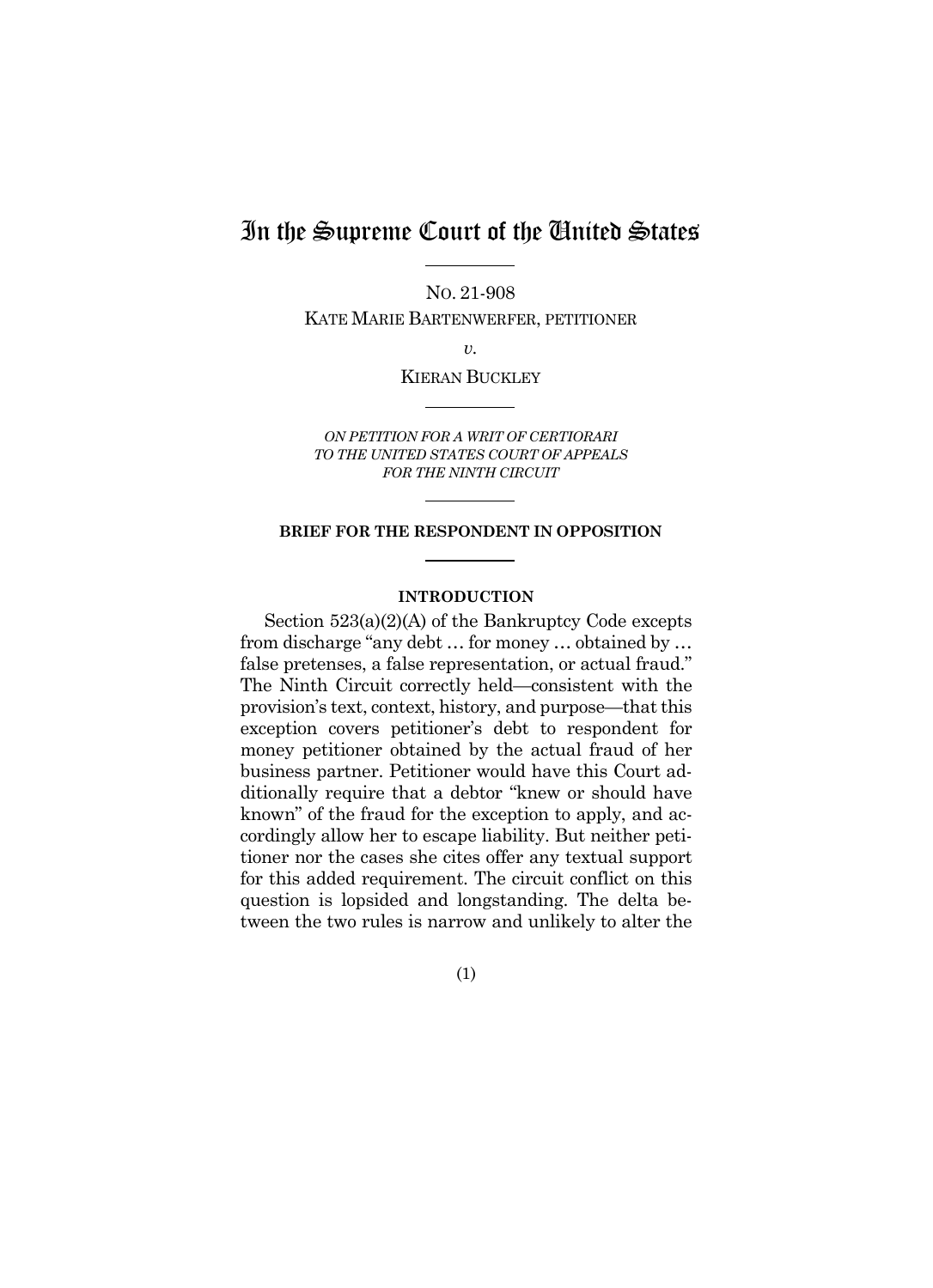outcome of many cases. And respondent has preserved arguments for prevailing even under petitioner's rule. Certiorari is unwarranted.

#### **STATEMENT**

1. In February 2005, unmarried business partners petitioner Kate Pfenninger, a licensed real estate broker, and David Bartenwerfer, an unlicensed contractor, jointly purchased a house to flip in the Noe Valley neighborhood of San Francisco for just under \$900,000. C.A. E.R. 328, 339, 513:8–14, 1008, 1012, 1054. Kate and David lived together in the house until spring 2007. Pet. App. 38a. David assumed primary responsibility for remodeling, and Kate assisted, including by picking out fixtures, discussing floor plans, and receiving quotes for work. C.A. E.R. 246, 608:13–15. After extensive (if ultimately incomplete) renovations, Kate and David sold the property to respondent Kieran Buckley in March 2008 for \$2.1 million. *Id.* at 342.

As California law requires, both Kate and David prepared and executed a Real Estate Transfer Disclosure Statement and a Supplement thereto. C.A. E.R. 234– 240; see Cal. Civil Code § 1102.3. Kate and David attested, among other things, that the house lacked "past or present leaks or water intrusion," that they were not "aware of any significant defects/malfunctions" in the roofs and windows, and that they were unaware of any "alterations or repairs made without necessary permits" or "not in compliance with building codes." C.A. E.R. 234–240. The Statement and Supplement listed both Kate and David as "Seller," requiring both to "certif[y] that the information herein is true and correct to the best of the Seller's knowledge." *Id.* at 236. Pursuant to California law, the Seller's knowledge must be based on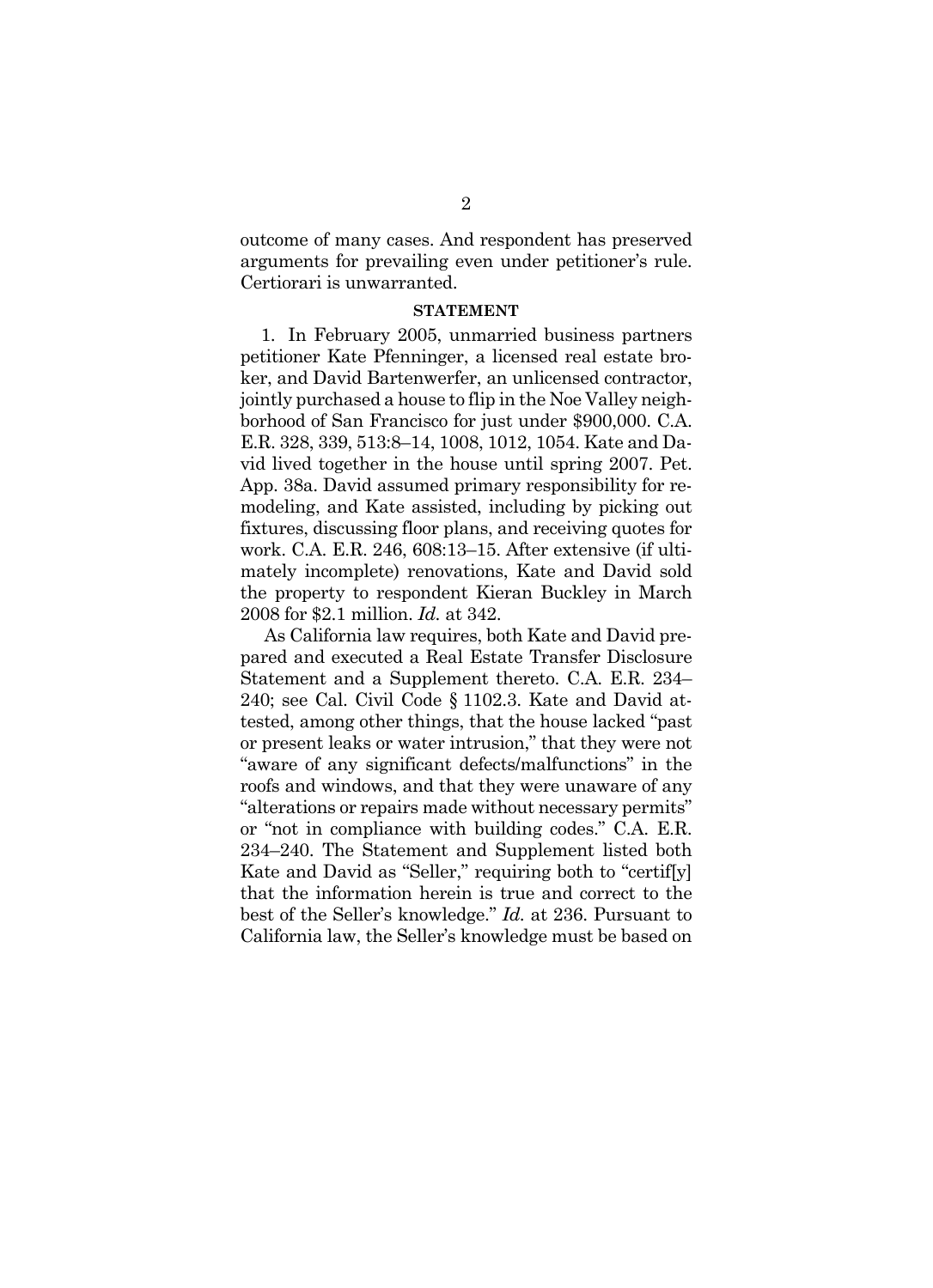a "reasonable effort" to obtain "the best information reasonably available." Cal. Civil Code § 1102.5. Kate and David confirmed these attestations in the sales contract, representing that "Seller has no knowledge or notice that the property has any material defects other than as disclosed by the Seller in the [Statement and Supplement]." C.A. E.R. 220.

Kate and David's statements were false. Among other issues, certain windows had not been properly installed, there was a history of water leaks, and there was a missing fire escape. C.A. E.R. at 600:16–20; 178– 179. Nor had the house received a clean bill of health from the authorities, as Kate and David had represented: electrical and plumbing work had not been approved by an inspector and there were a number of outstanding permit issues. *Id.* at 645:25–646:19.

2. After discovering these and other undisclosed defects, Buckley sued Kate and David Bartenwerfer in California State Court in 2009 alleging nondisclosure of material facts in connection with the sale. C.A. E.R. 191–195. (Kate and David married prior to Buckley's suit and petitioner is now Kate Bartenwerfer.1)

On September 27, 2012, following a 19-day trial, a jury returned a special verdict in Buckley's favor and awarded him damages. The jury found that "David Bartenwerfer or Kate Bartenwerfer kn[e]w or reasonably should have known of the water leaks, window conditions, status of permits and knew of the fire escape issue," that "David Bartenwerfer or Kate Bartenwerfer kn[e]w or reasonably should have known that Kieran

l

<sup>&</sup>lt;sup>1</sup> The Bartenwerfers' marriage is immaterial to this case because Kate is liable due to her preexisting business partnership with David that enabled her to obtain Buckley's money through David's fraud. Pet. App. 4a.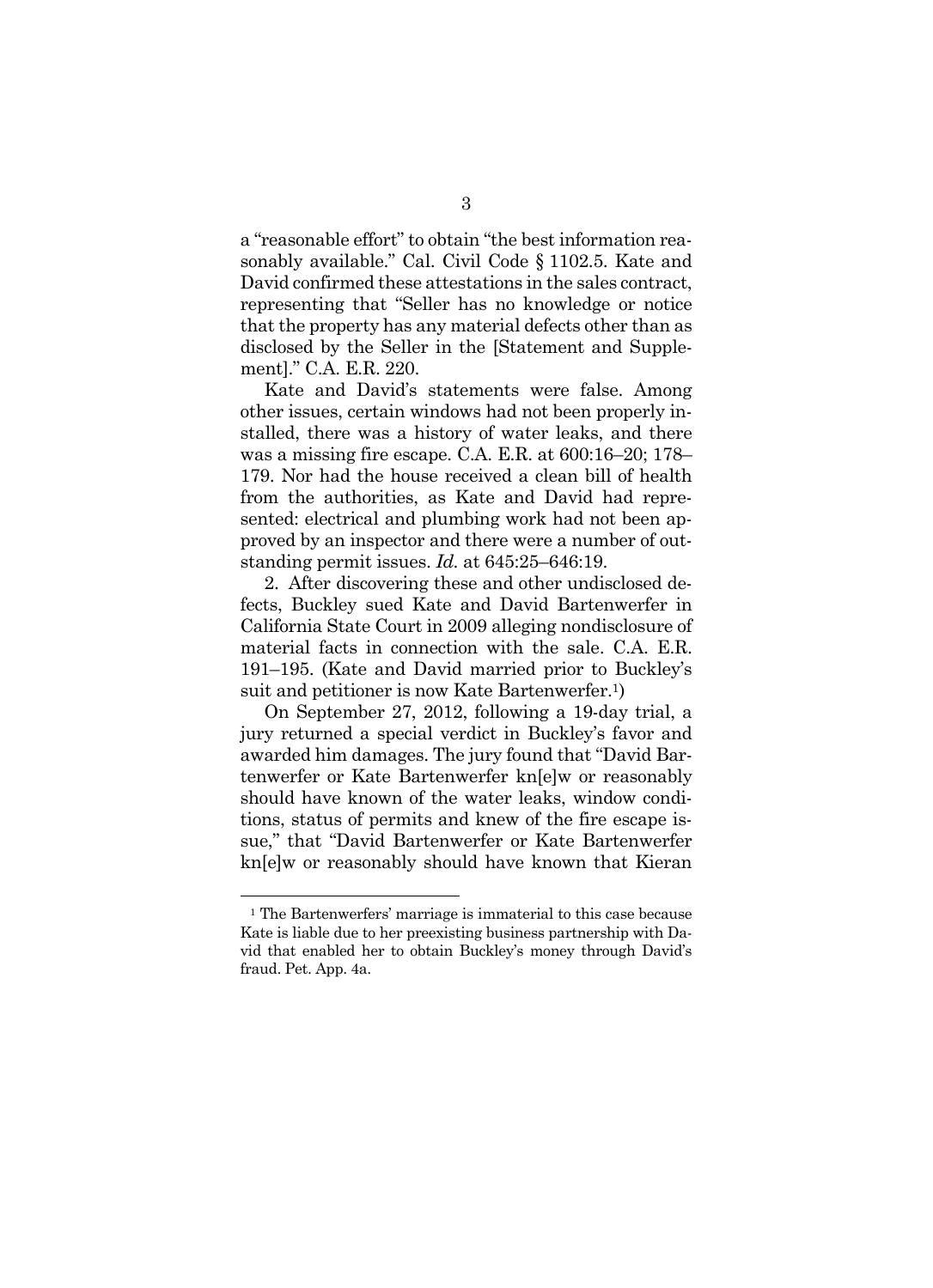Buckley did not know, and could not have reasonably discovered, this information," and that "David Bartenwerfer or Kate Bartenwerfer's failure to disclose the information [was] a substantial factor in causing Kieran Buckley's harm." C.A. E.R. at 178–179. The court entered judgment on October 4, 2012. *Id.* at 188.

3. Rather than paying the judgment they owed Buckley, the Bartenwefers jointly filed for bankruptcy, seeking a discharge of their debts under Section 727 of the Bankruptcy Code, 11 U.S.C. 727.

Buckley filed an adversary proceeding to have the debt excepted from discharge. C.A. E.R. 191–195. Buckley invoked 11 U.S.C. 523(a)(2)(A), which provides that "[a] discharge … does not discharge an individual debtor from any debt— … for money … to the extent obtained by—(A) false pretenses, a false representation, or actual fraud."

The bankruptcy court held a two-day trial on the issue and concluded that "the Bartenwerfers possessed the requisite knowledge and intent to deceive Mr. Buckley," rendering the debt nondischargeable. C.A. E.R. 20. As to Kate, the court found that "an agency relationship existed between Mr. and Mrs. Bartenwerfer based on their partnership with respect to the remodel project: she was on title to the Property, signed the disclosure statements[,] and would financially benefit from the successful completion of the project and sale of the property." *Id.* at 5 n.3.

The Bankruptcy Appellate Panel (BAP) reversed and remanded. C.A. E.R. 34–71. Relying on *Sachan* v. *Huh*  (*In re Huh*), 506 B.R. 257, 271–272 (B.A.P. 9th Cir. 2014) (en banc), the BAP held that the debt would not be excepted from discharge unless the bankruptcy court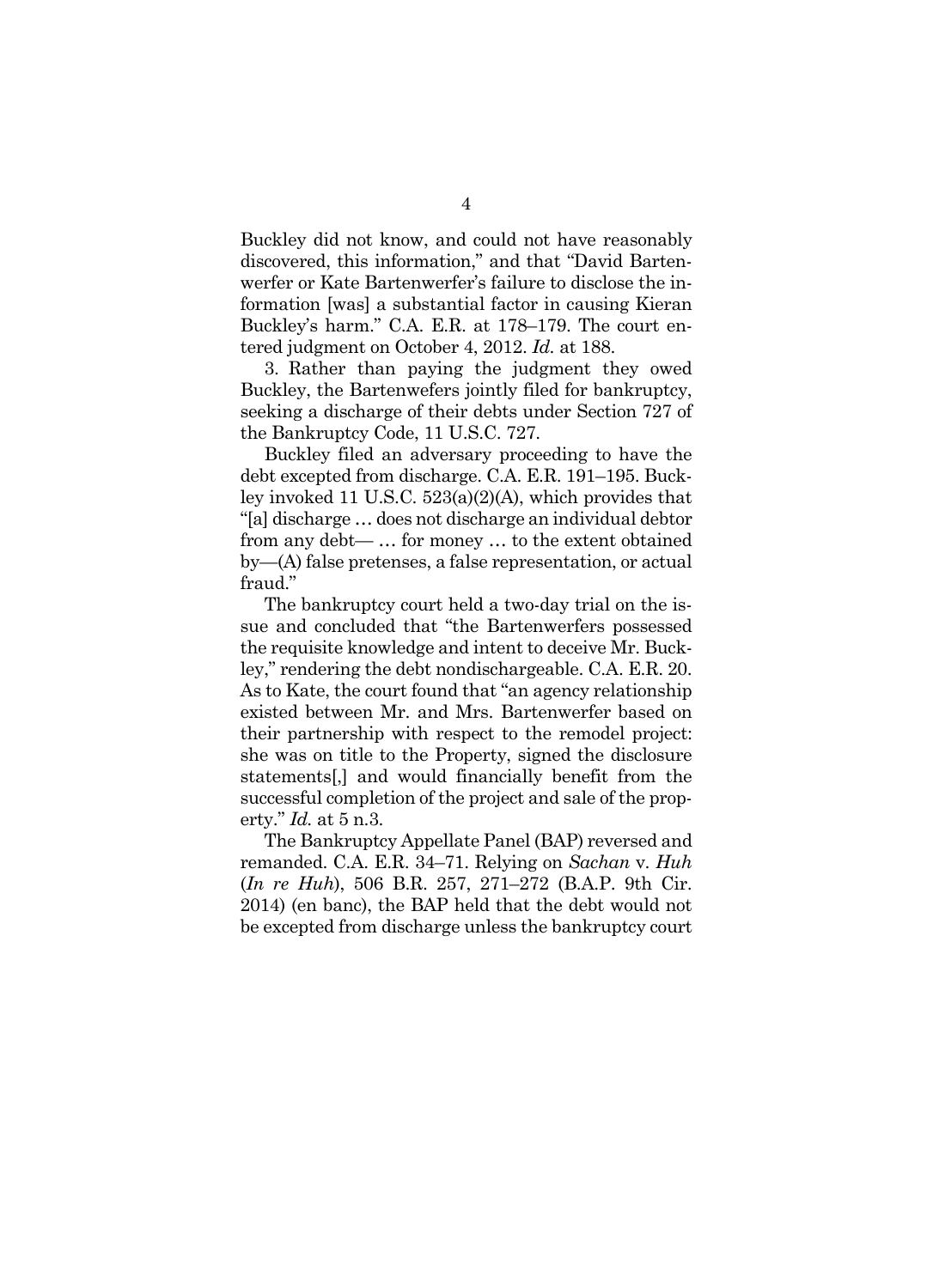also found that Kate "'knew or had reason to know' of Mr. Bartenwerfer's fraudulent omissions." C.A. E.R. 55.

4. On remand, the bankruptcy court held a 90-minute trial and found the debt dischargeable on the ground that Buckley failed to show that Kate knew or should have known of the fraud. Pet. App. 39a–59a. First, the bankruptcy court declined to address Buckley's argument that Kate was directly liable for the fraud, finding it outside the scope of the BAP's remand. *Id*. at 47a–48a. The court characterized the "knew or should have known" standard as requiring proof that the debtor affirmatively "learns of facts that require investigation into the agent's conduct but fails to undertake such an inquiry." *Id.* at 58a. This case did not "follow [that] pattern," the court explained, because petitioner "confirmed visually whatever information she could," and "[a]s to disclosures that were not subject to visual verification, she asked Mr. Bartenwerfer to confirm their veracity." *Id.* at 56a–57a. Because "Buckley did not prove that Mrs. Bartenwerfer knew of but ignored facts that should have prompted her to investigate [her] representations," the court found that the debt she owed Buckley was dischargeable. *Id.* at 58a. (The court reached this result despite Kate's testimony that she was aware of unresolved permitting issues, C.A. E.R. 645:17–646:5, and her "waffl[ing]" about inconsistencies between her trial testimony and her written discovery responses which, according to the court, "[did] nothing for her credibility," Pet. App. 45a–46a.)

The BAP affirmed. Pet. App. 7a–30a. It found no error in the conclusion that "Mrs. Bartenwerfer's conduct [was] reasonable" and that "her reliance on [Mr. Bartenwerfer's] knowledge to make the disclosures was neither reckless nor unreasonable." *Id.* at 19a–20a. The BAP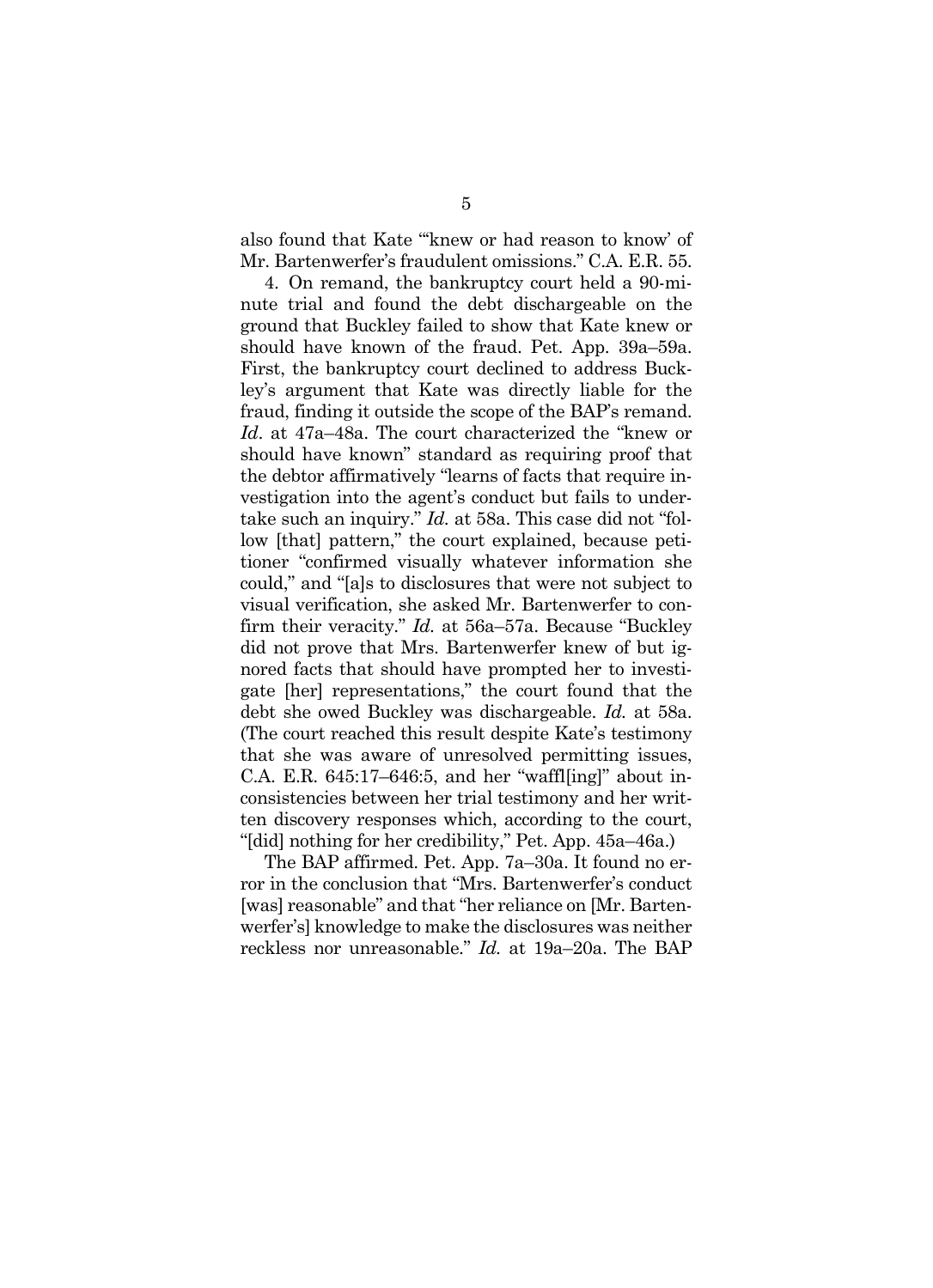also rejected Buckley's argument that Kate was directly liable for the fraud, concluding that Kate's "actions and attitude toward the truth were simply not found to be 'reckless' or 'indifferent,' but reasonable." *Id.* at 24a.

The Ninth Circuit reversed in an unpublished opinion. Pet App. 1a–6a. Relying on this Court's decision in *Strang* v. *Bradner*, 114 U.S. 555 (1885), as well as the Ninth Circuit's prior decision in *Impulsora Del Territorio Sur, S.A.* v. *Cecchini* (*In re Cecchini*), 780 F.2d 1440 (1986), the court of appeals recognized that under "basic partnership principles, [']if, in the conduct of partnership business, … one partner makes false or fraudulent misrepresentations … his partners cannot escape pecuniary responsibility therefor upon the ground that such misrepresentations were made without their knowledge.[']" Pet. App. 5a (quoting *Strang*, 114 U.S. at 561). The court accordingly determined that "the bankruptcy court applied the incorrect legal standard for imputed liability in a partnership relationship," and found petitioner's debt "nondischargeable regardless of her knowledge of the fraud." *Id.* at 6a. Given that holding, the court declined to "address the remaining issues raised," including Buckley's arguments that the bankruptcy court erred in defining the "knew or should have known" standard, erred in applying that standard, and erred in not holding petitioner directly liable for the fraud. *Ibid.*; see Resp. C.A. Br. 39–55.

#### **ARGUMENT**

Petitioner contends (Pet. 11) that a debt for money obtained by a partner's fraud may be discharged in bankruptcy unless the debtor knew or should have known about the fraud. The Ninth Circuit correctly rejected that contention. Section 523(a)(2)(A) of the Bankruptcy Code prevents a debtor from discharging "any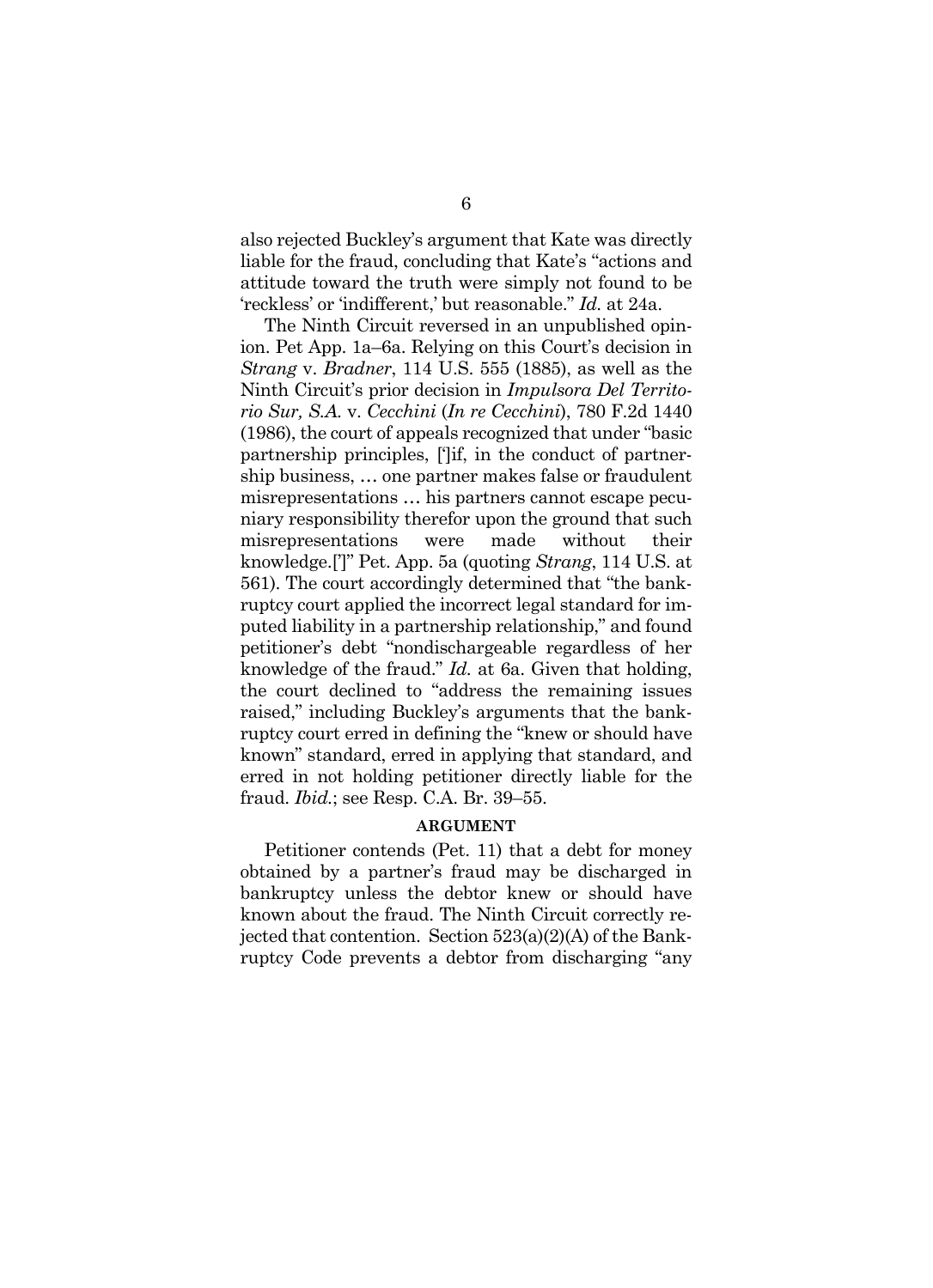debt … for money … obtained by … actual fraud." It is undisputed that petitioner owes a debt to respondent for money obtained by her business partner's actual fraud. Under the plain language of the statute, that is enough to prevent petitioner from escaping her debt to respondent; there is no additional "knew or should have known" requirement.

The provision's context, history, and purpose confirm that interpretation. Section 523 expressly makes the debtor's state of mind relevant to the discharge of some kinds of debt, but not others. That indicates that when Congress intends to make an exception to discharge dependent on the debtor's mental state, it does so expressly. It did not do so in Section 523(a)(2)(A). Moreover, more than a century ago, this Court interpreted a predecessor provision to mean that one partner cannot discharge a debt for money obtained through another partner's actual fraud. See *Strang*, 114 U.S. at 561. There is no indication that Congress intended to depart from that rule, which protects victims of fraud rather than protecting the fraudster's partners.

Although there is a circuit conflict on this issue, it is lopsided in respondent's favor and longstanding. The split developed decades ago. Moreover, the only recent case on petitioner's side of the split admits that the majority rule "is consistent with the language of the fraud exception to discharge" but claims that this "just illustrates the limitations of literal interpretation of statutory language." *Sullivan* v. *Glenn*, 782 F.3d 378, 380 (7th Cir.) (Posner, J.), cert. denied, 577 U.S. 1029 (2015). Even when this issue arises, it will be the rare case where it is dispositive: Where a debtor is liable for their partner's fraud under traditional principles of agency law, the debtor often will know or should know about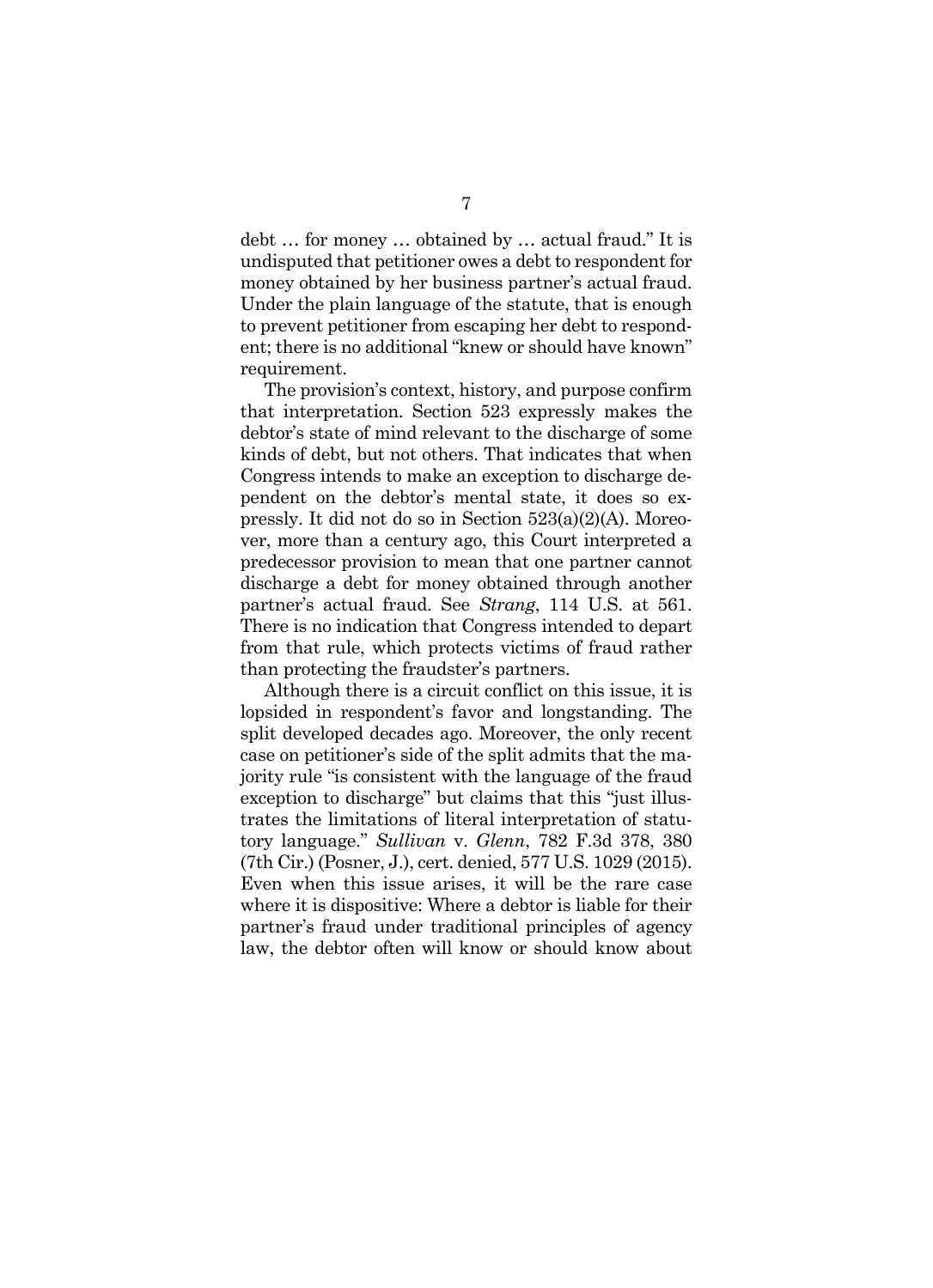the fraud. Indeed, after the Eighth Circuit first announced the (incorrect) minority rule, the debt on remand was still found to be nondischargeable.

Finally, this case is not a suitable vehicle for this Court's review. Respondent has preserved a number of arguments that he would prevail even under petitioner's proposed rule. The Ninth Circuit did not address those arguments. Those additional unresolved questions would mean that the question presented may not be outcome determinative.

#### **I. The Court of Appeals' Decision Is Correct**

## **A. Section 523(a)(2)(A) Bars Discharge of Any Debt for Money Obtained by Fraud Without Regard to the Debtor's Awareness of the Fraud**

1. "We start with the text of the Code's principal provision[]—and find that it does much of the work." *Mission Prod. Holdings, Inc.* v. *Tempnology, LLC*, 139 S. Ct. 1652, 1661 (2019). Section 523 of the Bankruptcy Code lists "Exceptions to discharge." It provides in relevant part that a discharge of debts under 11 U.S.C. 727 "does not discharge an individual debtor from any debt":

 (2) for money, property, services, or an extension, renewal, or refinancing of credit, to the extent obtained by—

 (A) false pretenses, a false representation, or actual fraud, other than a statement respecting the debtor's or an insider's financial condition.

11 U.S.C. 523(a)(2)(A). Section 523(a)(2)(A) thus plainly states that "any debt" for "money … obtained by" actual fraud cannot be discharged. Petitioner no longer disputes that she owes a debt to respondent for money that was obtained by the actual fraud committed by her business partner.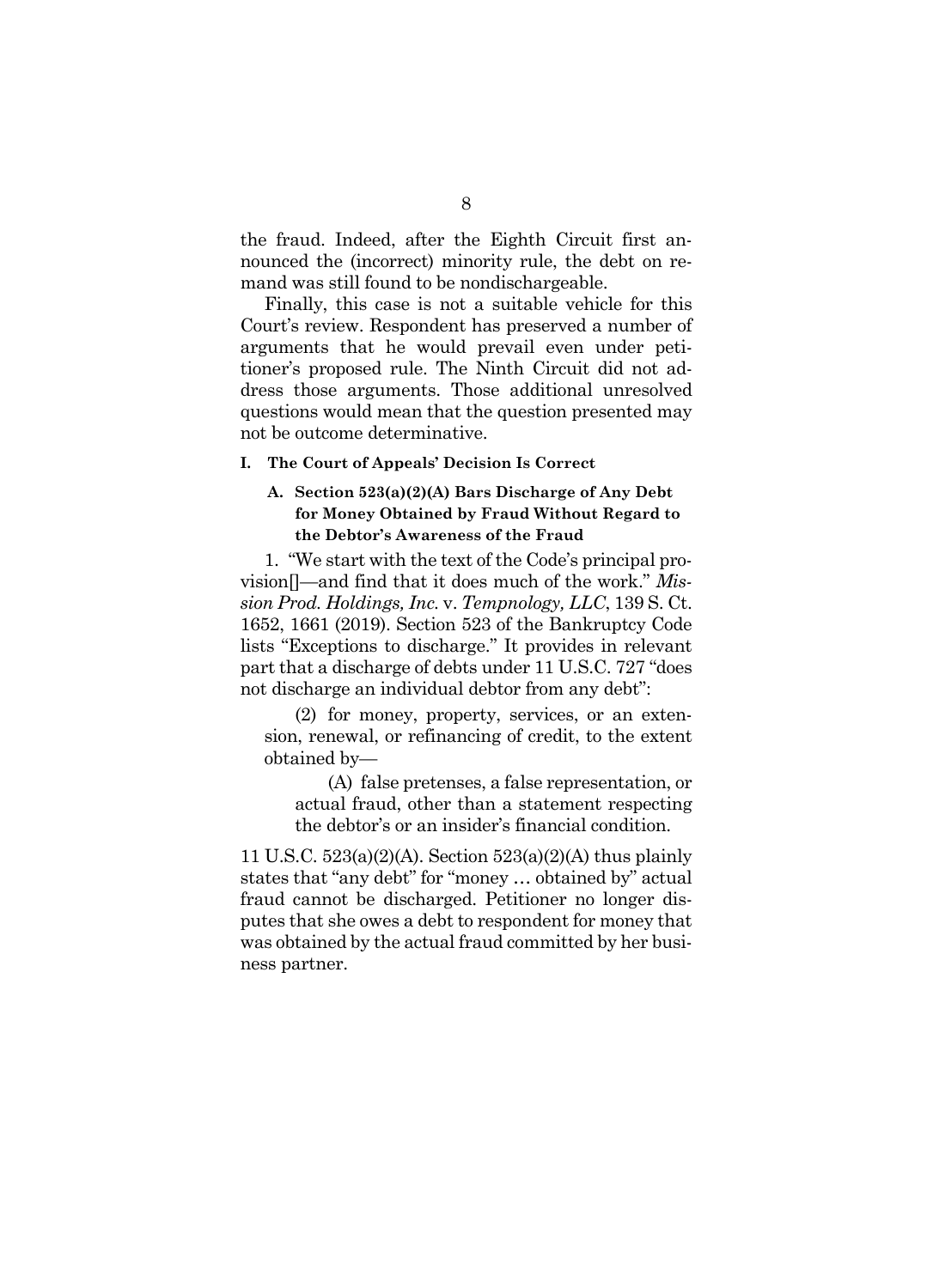The court of appeals correctly determined that those facts are sufficient under Section  $523(a)(2)(A)$  to prohibit discharge of petitioner's debt to respondent. Notably, Section 523(a)(2)(A) does not include an additional clause stating that the fraud needs to have been committed "by the debtor," nor does it state that the debt is nondischargeable only if the debtor "knew or should have known" of the fraud. The provision instead excepts from discharge all debts for money that was "obtained by" actual fraud, without regard to the debtor's involvement in, or state of mind as to, the underlying fraud itself. As the Fifth Circuit has explained, the provision's text "focuses on the character of the debt, not the culpability of the debtor." *Deodati* v. *M.M. Winkler & Assocs.* (*In re M.M. Winkler & Assocs.*), 239 F.3d 746, 749 (2001).

Section  $523(a)(2)(A)$ 's context confirms this interpretation. Section 523(a) protects certain categories of creditors by listing categories of debts that are excepted from discharge in bankruptcy. "The various exceptions to discharge in § 523(a) reflect a conclusion on the part of Congress 'that the creditors' interest in recovering full payment of debts in these categories outweigh[s] the debtors' interest in a complete fresh start.'" *Cohen* v. *de la Cruz*, 523 U.S. 213, 222 (1998) (alteration in original) (quoting *Grogan* v. *Garner*, 498 U.S. 279, 287 (1991)).

Notably, some of Section 523(a)'s exceptions to discharge operate independently of the debtor's mental state, whereas others depend on it. For example, subsection 5 protects a creditor's right to recover any debt "for a domestic support obligation," subsection 7 protects any debt "for a fine, penalty, or forfeiture payable to and for the benefit of a governmental unit," subsec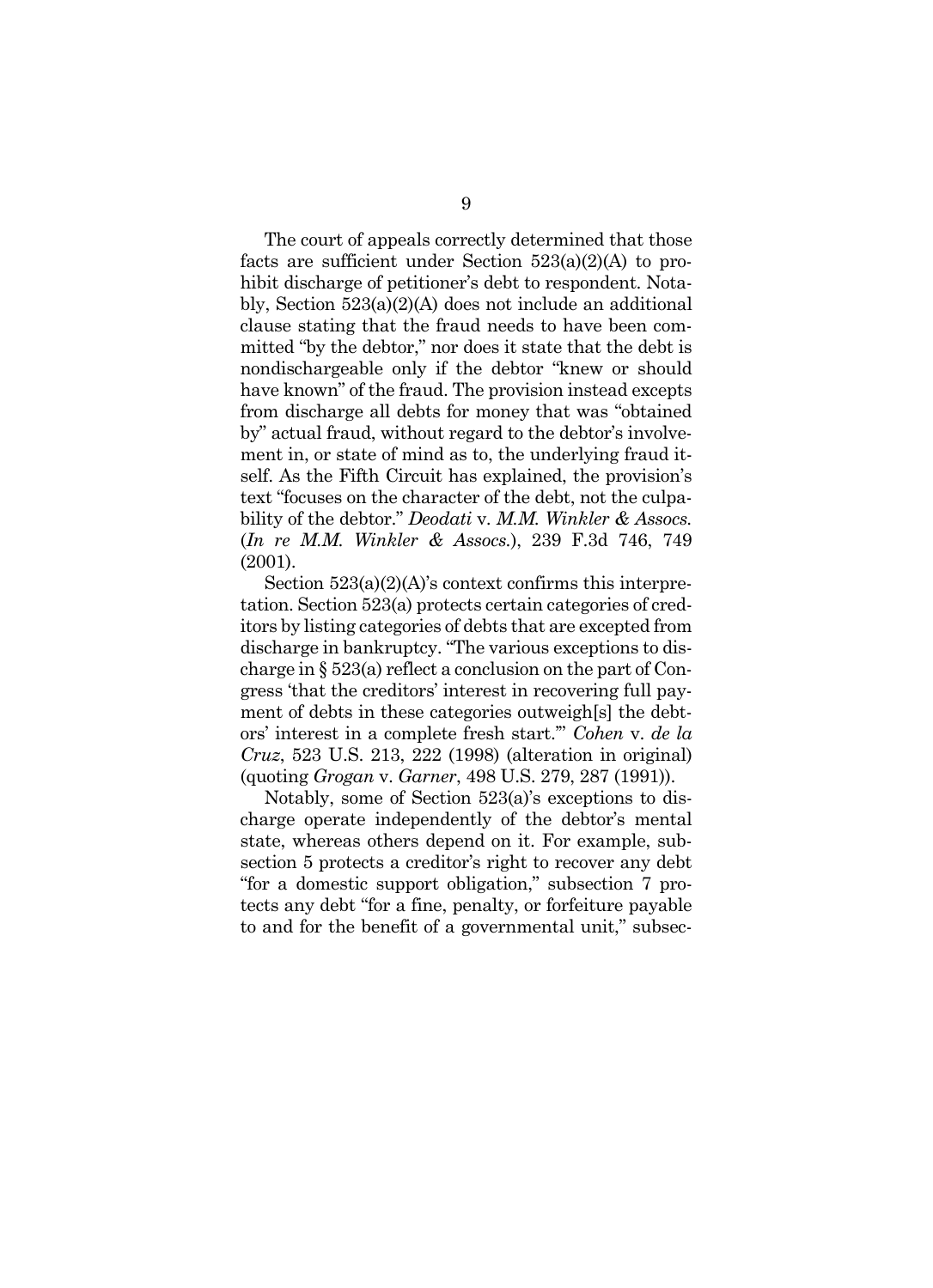tion 13 "any debt … for any payment of an order of restitution issued under title 18," and so on. 11 U.S.C.  $523(a)(5)$ ,  $(7)$  and  $(13)$ . As with the provision at issue here, those provisions do not consider the debtor's intent or whether she knew or should have known every fact constituting the basis for her debt. Rather, they focus on the character of the debt itself. For example, if a debtor owes a debt for an order of restitution under the federal criminal code, Section 523(a)(13) does not "concern itself with the debtor's conduct or guilt or the propriety of the obligations imposed in the criminal case." 4 Collier on Bankruptcy ¶ 523.19 (16th ed. 2021). So long as "the order at issue is in the nature of restitution" and "it was entered pursuant to the federal criminal code," the debtor cannot discharge the debt, regardless of her precise level of intent with respect to the underlying crime. *Ibid.*

By contrast, where Congress intended for dischargeability to hinge on a debtor's state of mind, it made that clear. For example, one provision in Section 523(a) excepts from discharge debts for money obtained by certain false statements relating to the debtor's financial condition, but only where "the debtor caused [the statement] to be made or published with intent to deceive." 11 U.S.C. 523(a)(2)(B)(iv). Similarly, subsection 6 excepts debts "for willful and malicious injury by the debtor to another" and subsection 12 excepts debts "for malicious or reckless failure to fulfill any commitment by the debtor to a Federal depository institutions regulatory agency." 11 U.S.C. 523(a)(6) and (12). Where the debtor's intent matters, the Code says so—and where it does not, it does not. See 4 Collier on Bankruptcy ¶ 523.08 (16th ed. 2021) (contrasting Section  $523(a)(2)(A)$  with Section  $523(a)(2)(B)$  and concluding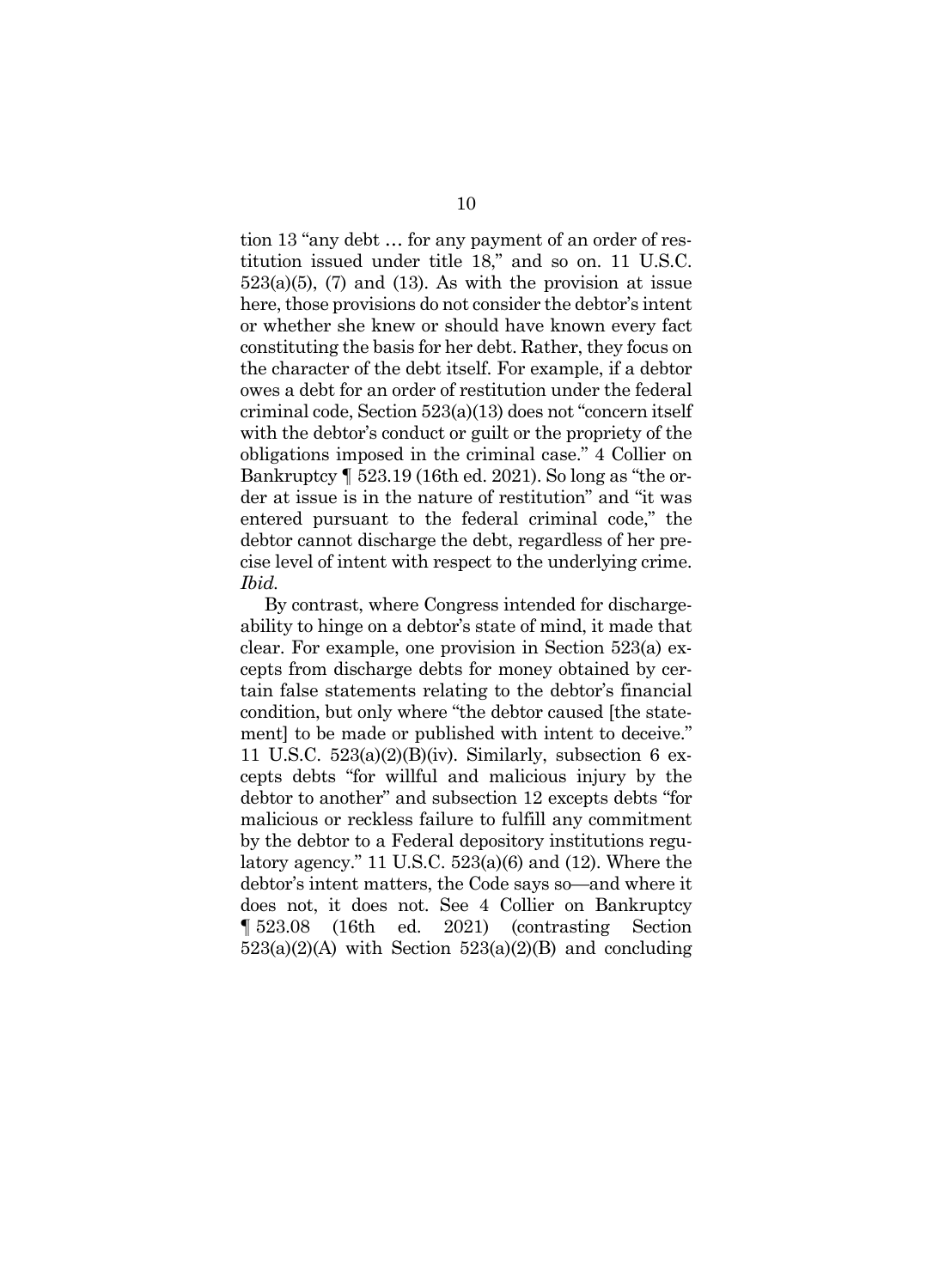that "accepted principles of statutory construction" support the Ninth Circuit's position).

Congress has imposed express state-of-mind requirements—including petitioner's "knew or should have known" standard—throughout the Bankruptcy Code, making clear that where no such requirement is provided none is intended. See 11 U.S.C. 1305 (certain claims "shall be disallowed if the holder … knew or should have known that prior approval by the trustee … was practicable and was not obtained."); see also, *e.g.*, 11 U.S.C. 727(a)(2) (barring discharge where "the debtor, with intent to hinder, delay, or default a creditor," transferred certain property); 11 U.S.C. 727(a)(4)(A) (barring discharge where "the debtor knowingly and fraudulently, in or in connection with the case  $\ldots$  made a false oath or account"); 11 U.S.C. 548(a)(1)(A) (allowing avoidance of transfers "if the debtor … made such transfer … with actual intent to hinder, delay, or defraud"). Congress did not include a debtor state-ofmind requirement in Section 523(a)(2)(A), confirming that no such standard applies.

2. This Court's decisions further support the decision below. More than a century ago, this Court interpreted Section 523(a)(2)(A)'s predecessor to reach the same conclusion as the Ninth Circuit below and there is no indication that Congress abrogated this result in the interim. In *Strang* v. *Bradner*, 114 U.S. 555 (1885), Strang secured money for his eponymous firm, Strang & Holland Brothers, through fraudulent misrepresentations in which "there was no active participation by his partners, the Messrs. Holland." *Id.* at 558. The Holland brothers then filed for bankruptcy and sought to discharge all of their debts. *Id.* at 556. Under the Bank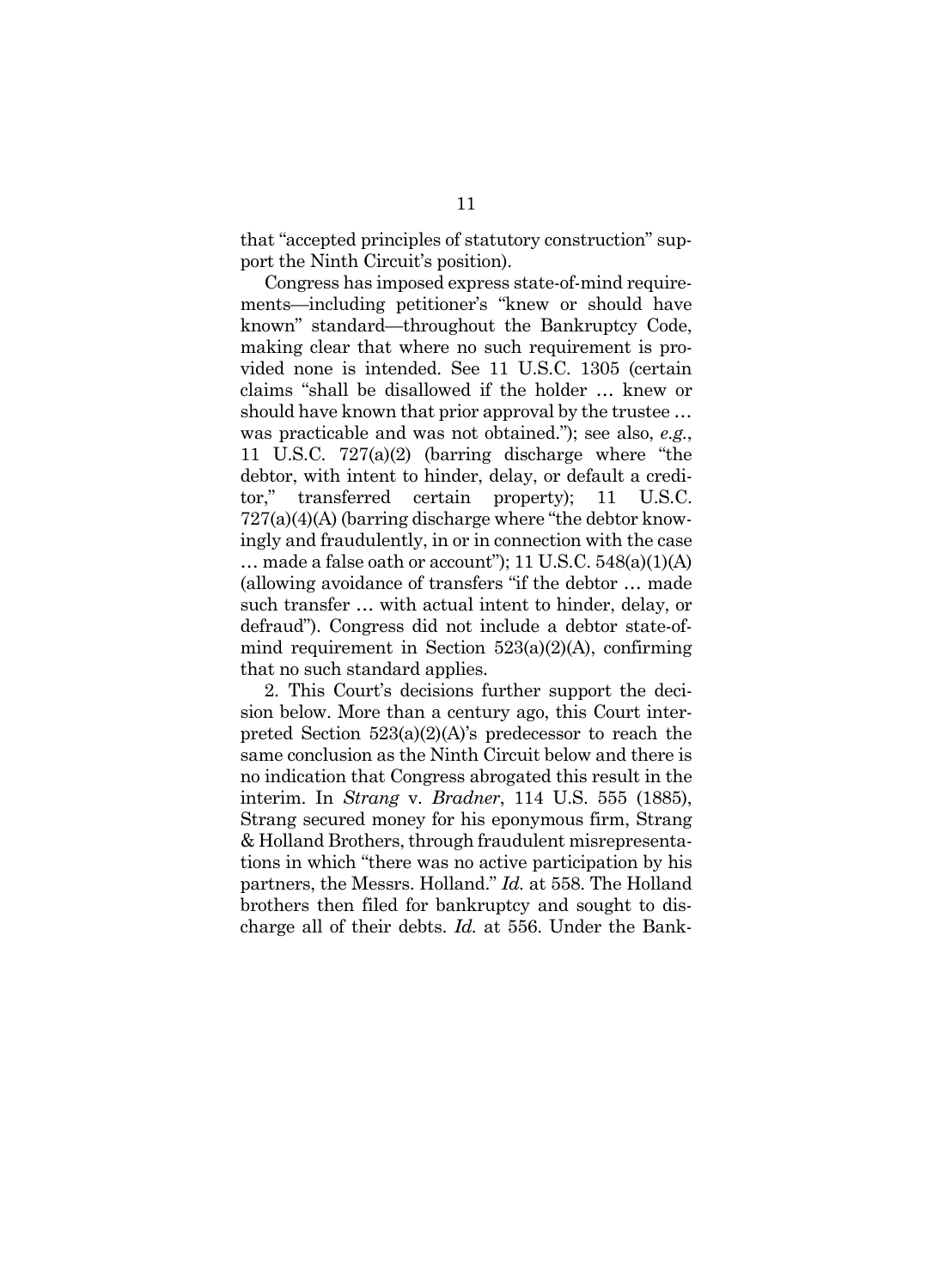ruptcy Act of 1867, "[t]he statute except[ed] from the operation of a discharge any 'debt created by the fraud or embezzlement of the bankrupt.[']" *Ibid.* (quoting Act of Mar. 2, 1867, ch. 176, § 33, 14 Stat. 533).

One question presented in *Strang* was the same question as here: "[W]hether the [Holland brothers] can be held liable for the false and fraudulent representations of their partner, it being conceded that they were not made by their direction nor with their knowledge." *Strang*, 114 U.S. at 561. This Court held they could: A partner's "fraud is to be imputed … to all the members of his firm" for purposes of the discharge exception, and "his partners cannot escape pecuniary responsibility therefor upon the ground that such misrepresentations were made without their knowledge." *Ibid.*

The statute's history confirms that *Strang*'s rule survives in Section 523(a)(2)(A). Cf*. Cohen*, 523 U.S. at 221 (canvassing "[t]he history of the fraud exception [to] reinforce  $\Box$  our reading of § 523(a)(2)(A)"). Section 17a(2) of the Bankruptcy Act of 1898 barred discharge of "judgments in actions for frauds, or obtaining property by false pretenses or false representations." Act of July 1, 1898, ch. 541, § 17, 30 Stat. 550. This language is, if anything, broader than the language at issue in *Strang*, which required the fraud "of the bankrupt." Congress amended Section 17a(2) in 1903 to except all "liabilities for obtaining property by false pretenses or false representations." Act of Feb. 5, 1903, ch. 487, § 5, 32 Stat. 798. That language remained unchanged for the next seventy-five years, during which time "cases construing section 17a(2) of the [Bankruptcy] Act uniformly held that debts created by the fraud of the agent of a principal-debtor were nondischargeable[.]" 4 Collier on Bankruptcy ¶ 523.08. "The Bankruptcy Act of 1978 enacted a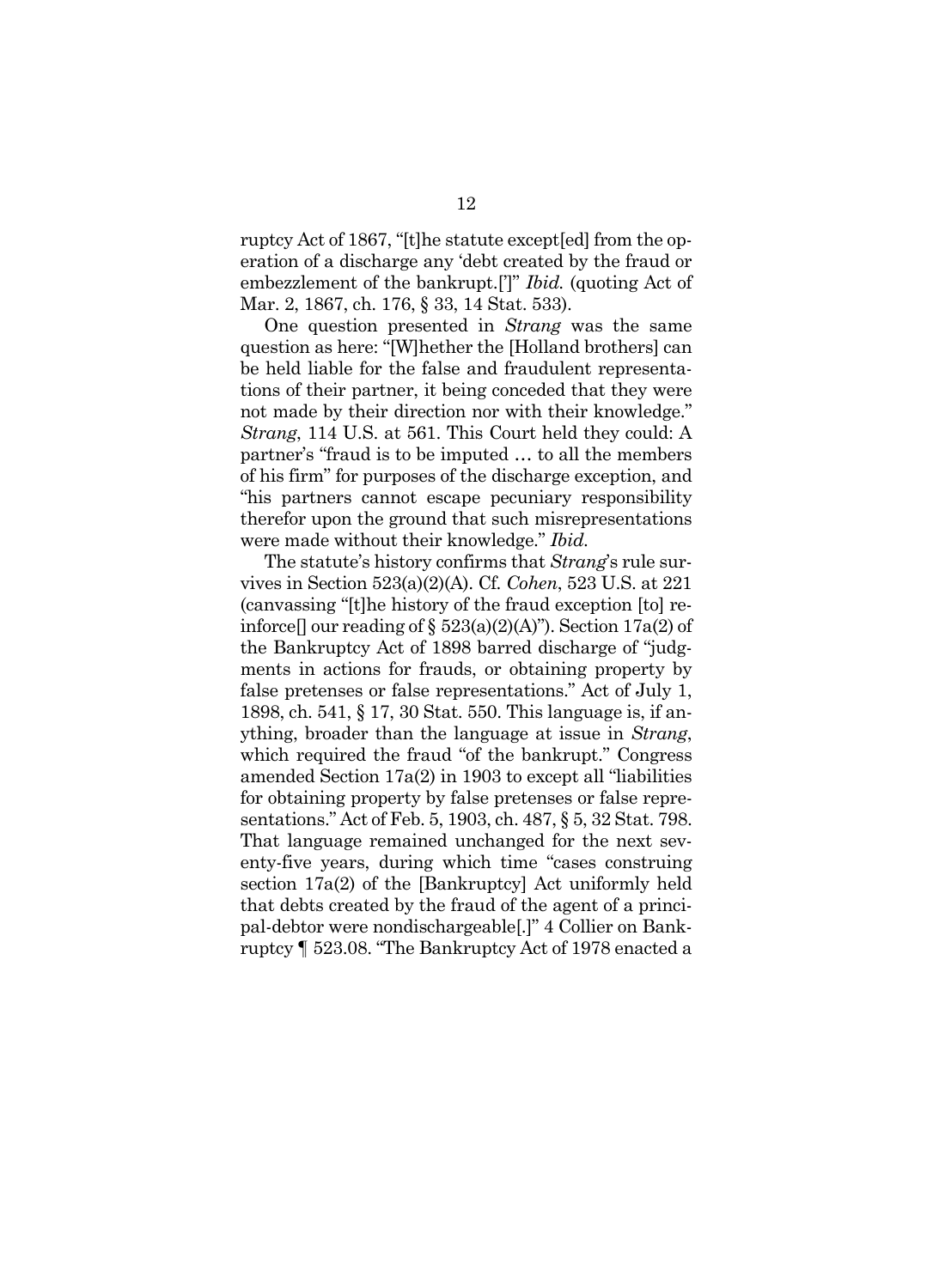'substantially similar' provision," which, with only "slight amendment," became today's Section 523(a)(2)(A). *Cohen*, 523 U.S. at 221 (quoting *Brown* v. *Felsen*, 442 U.S. 127, 129 n.1 (1979)).

This gradual evolution offers no indication that Congress intended to abrogate *Strang*, much less the "clear indication [of] Congress[ional] inten[t]" this Court requires to "read the Bankruptcy Code to erode past bankruptcy practice." *Pa. Dep't of Pub. Welfare* v. *Davenport*, 495 U.S. 552, 563 (1990).

Protecting fraud victims over fraudsters' head-inthe-sand partners also makes good sense. Although one of the Bankruptcy Code's general aims is to provide honest debtors with a "fresh start," "[t]he statutory provisions governing nondischargeability reflect a congressional decision to exclude from the general policy of discharge certain categories of debts." *Grogan* v. *Garner,*  498 U.S. 279, 286–87 (1991). "Congress evidently concluded that the creditors' interest in recovering full payment of debts in these categories outweighed the debtors' interest in a complete fresh start." *Ibid.* As this Court explained, it is "unlikely that Congress … would have favored the interest in giving perpetrators of fraud a fresh start over the interest in protecting victims of fraud." *Ibid.* That interest in protecting victims of fraud similarly explains the choice to give victims priority over fraudsters' partners who benefit from and are liable for the fraud, without regard to whether the partners knew or should have known of the fraud.

#### **B. Petitioner's Counterarguments Lack Merit**

Petitioner contends that her approach "avoids creating new exceptions from discharge that are not plainly expressed in the statute." Pet. 13. But the statute expressly provides that "any debt" for "money … obtained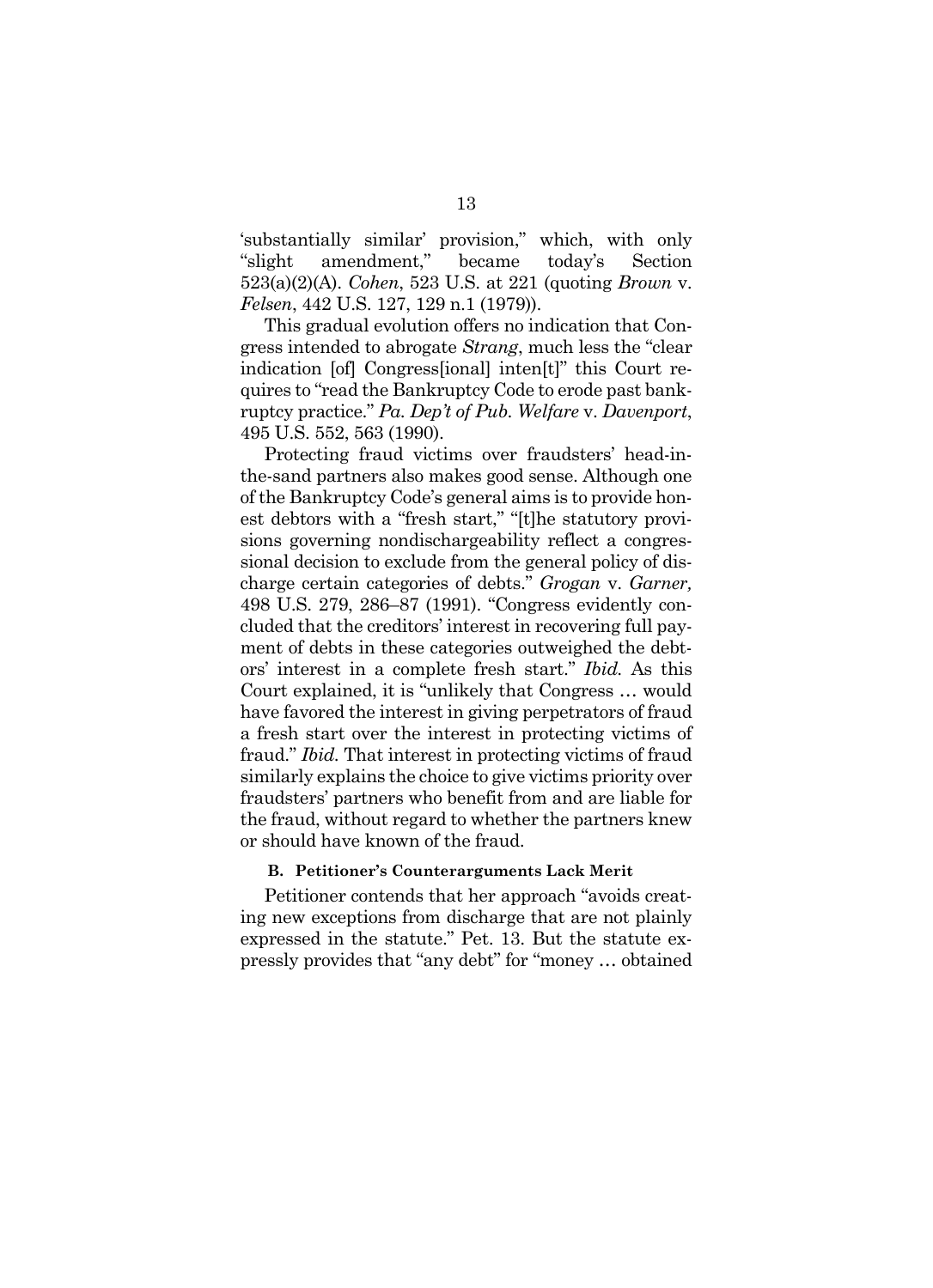by … actual fraud" cannot be discharged. 11 U.S.C. 523(a)(2)(A). Petitioner offers no analysis of the statutory text and never explains where she finds a "knew or should have known" requirement. That's because that standard is missing from the statute, and petitioner would need to engraft additional statutory language that is absent. Congress's choice to include similar requirements elsewhere in the Code, but not in Section 523(a)(2)(A), forecloses petitioner's position.

Petitioner reasons mostly from policy, explaining that "[t]he purpose of the discharge in bankruptcy is to give relief to the 'honest but unfortunate debtor.'" Pet. 14. But "[t]he issue at stake is not the debtor's entitlement to discharge, but rather the creditor's entitlement to have its claim carved out of the discharge." Lawrence Ponoroff, *Vicarious Thrills: The Case for Application of Agency Rules in Bankruptcy Dischargeability Litigation*, 70 Tul. L. Rev. 2515, 2531 n.58 (1996). And in choosing between the victims and the fraudster's partners who pocketed the victims' money, it is perfectly reasonable—and indeed the "more reflective policy judgment"—for Congress to favor the former. *Id.* at 2562.

Petitioner also relies on *Neal* v. *Clark*, 95 U.S. 704 (1877), and seeks to diminish *Strang* as "an aberration in need of clarification" that "did not actually consider the particular issue" and "assume[d] away and d[id] not analyze the issue of dischargeability." Pet. 9, 19–20; see *id.* at 14–15, 18–23. But as explained above, pp. 11–12, *supra*, *Strang* squarely decided the question presented in determining the liability of the Holland brothers, Strang's un-knowing partners. *Strang* held that the partners could not "escape pecuniary responsibility… upon the ground that [Strang's] misrepresentations were made without their knowledge." 114 U.S. at 561.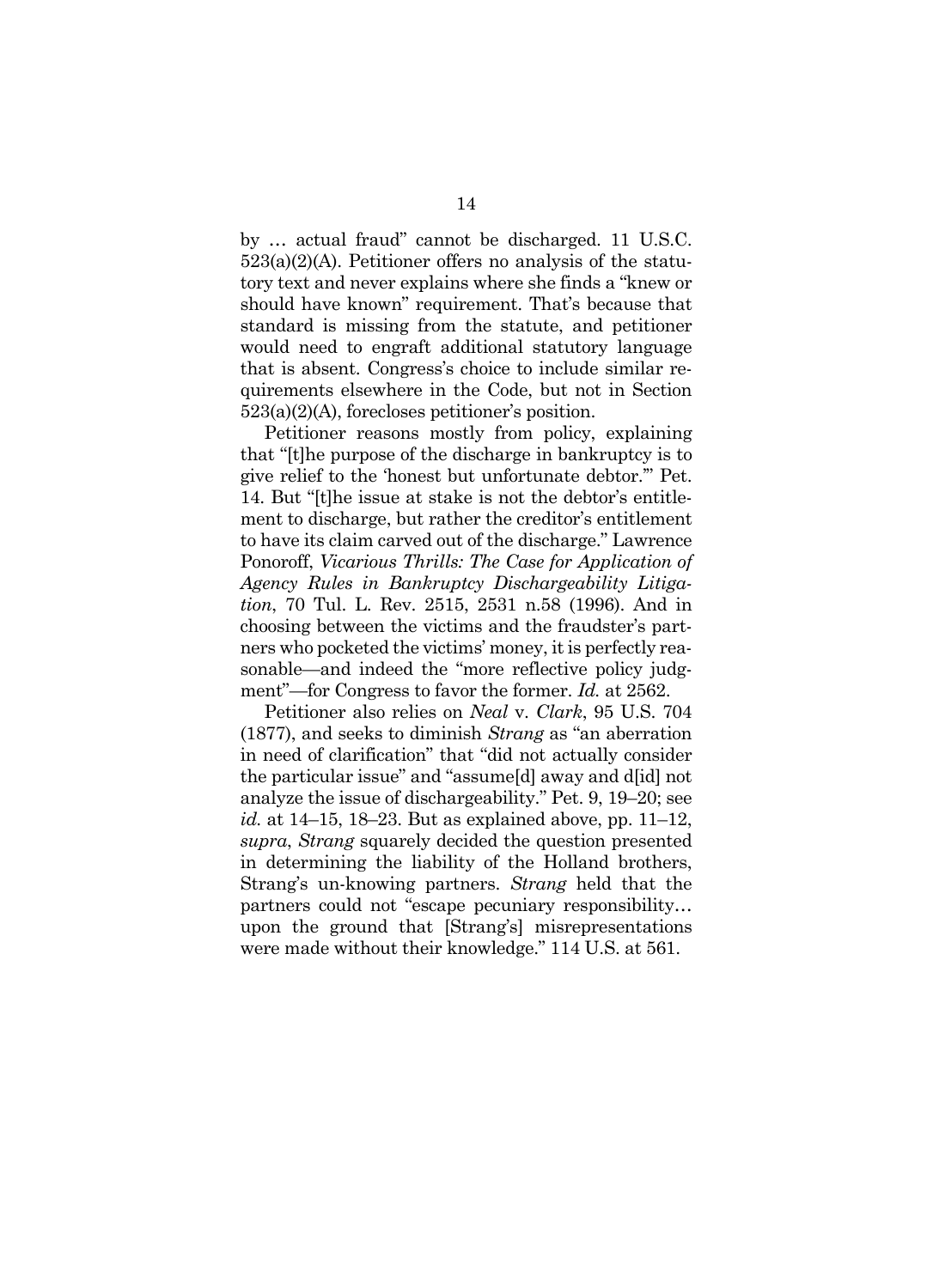*Neal* addressed a different question and is fully consistent with *Strang*. As this Court explained in *Strang*,2 *Neal* held that "fraud" means "positive fraud, or fraud in fact, involving moral turpitude or intentional wrong." *Strang*, 114 U.S. at 559 (citing *Neal*, 95 U.S. at 709). Here, it is undisputed that *Neal*'s requirement is satisfied by Mr. Bartenwerfer's actual fraud.

*Strang* subsequently addressed—and decided in respondent's favor—the question presented here: whether the actual fraud *Neal* requires can be committed by a debtor's partner rather than the debtor herself. See Ponoroff, 70 Tul. L. Rev. at 2537 ("*Strang* is not in any way inconsistent with the basic holding in *Neal*"); Ralph Brubaker, *The Dischargeability of "Control Person" Liability for Federal Securities Fraud: Actual Fraud, Vicarious Nondischargeability, and the Vacillating Objects of the § 523(a)(2)(A) Discharge Exception*, 22 Bankruptcy Law Letter No. 5, at 8 (May 2002) (similar).

Petitioner also cites several recent decisions of this Court interpreting Section 523, but none supports adding an atextual "knew or should have known" requirement to Section 523(a)(2)(A). Pet. 16–17, 22–23.

First, petitioner invokes this Court's statement that "courts that have previously construed this statute[] routinely requir[e] intent," Pet. 16 (quoting *Field* v. *Mans*, 516 U.S. 59, 68 (1995)). Petitioner similarly invokes *Bullock* v. *BankChampaign, N.A.*, 569 U.S. 267 (2013), to argue that "fraud requires at least some level of scienter." Pet. 17. But there is no dispute that the fraud here involved, at a minimum, the fraudulent intent of respondent's business partner. *Field* and *Bullock*

l

<sup>2</sup> Justice Harlan authored this Court's opinion in both *Neal* and *Strang*. Justice Harlan and the unanimous Court that joined him in *Strang* did not see any conflict with the earlier-decided *Neal*.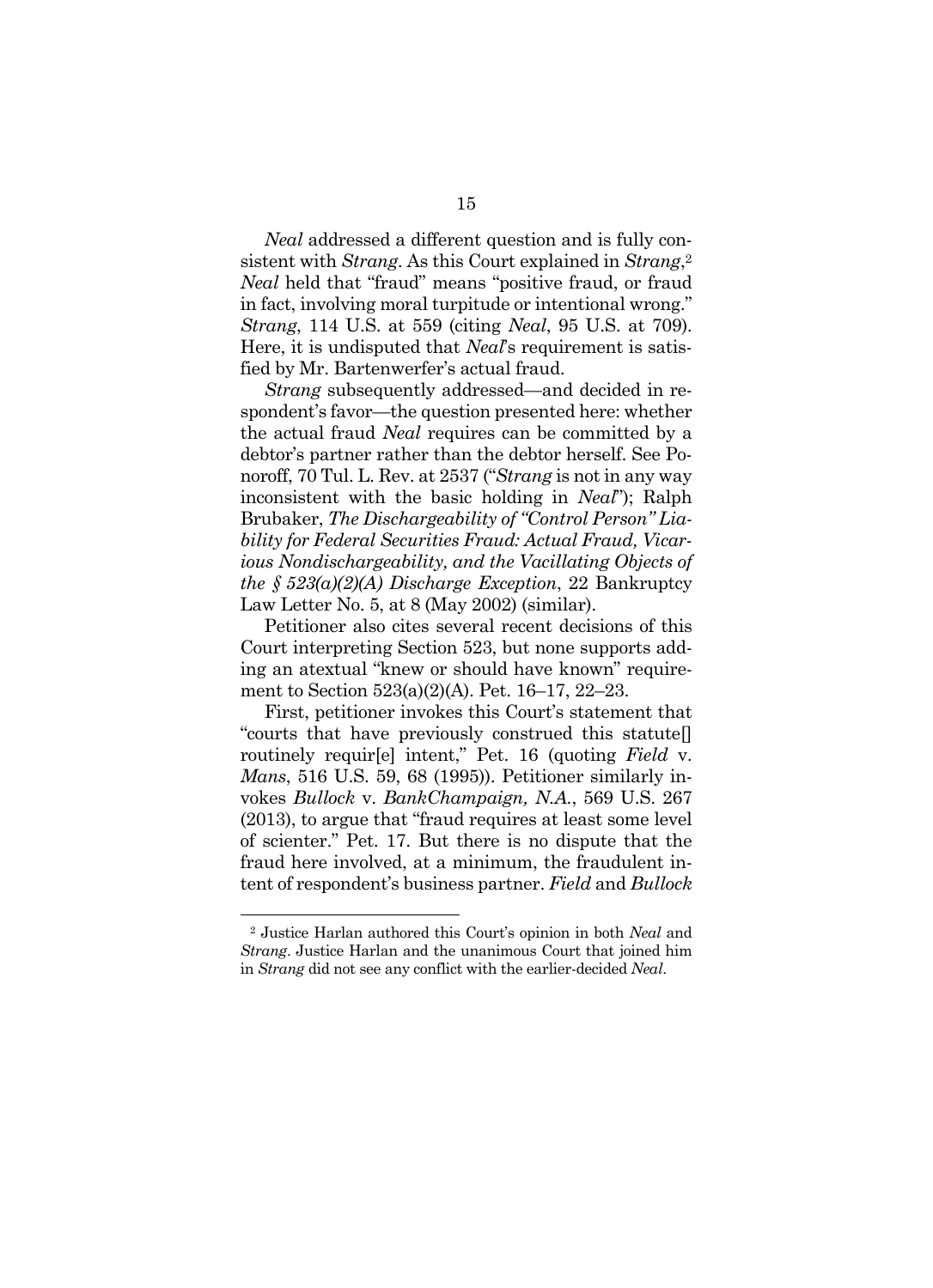do not address, much less support, petitioner's effort to add a second intent requirement that the debtor herself "knew or should have known" of the actual fraud.

Petitioner also cites (Pet. 16) *Field*'s comment that "it would … take a very clear provision to convince anyone of anything so odd" as to "bar discharge to a debtor who made unintentional and wholly immaterial misrepresentations having no effect on a creditor's decision." *Field*, 516 U.S. at 68. But *Field*'s holding—that Section 523(a)(2)(A) requires a creditor's "justifiable reliance" on a fraudulent statement to avoid discharge, *id.* at 74– 75—is not at issue in this case. See C.A. E.R. 178–179. And there is nothing "odd" about holding a debtor liable for money she owes a defrauded creditor as a result of her partner's actual fraud. To the contrary, it is perfectly sensible for Congress to favor "protecting victims of fraud" over giving a fresh start to fraudsters' partners. *Grogan*, 498 U.S. at 287.

Finally, petitioner cites *Kawaauhau* v. *Geiger*, 523 U.S. 57 (1998), which held that harm inadvertently caused by medical malpractice does not qualify as "willful and malicious injury" within the meaning of Section 523(a)(6). Pet. 26 (quoting 11 U.S.C. 523(a)(6)). But *Geiger*, which addressed a purely negligent action in the context of a different statutory provision, is fundamentally inapposite. This Court's interpretation of the *express* willfulness requirement in that provision does nothing to support petitioner's argument that an unstated "know or should have known" standard should be added to Section 523(a)(2)(A).

#### **II. The Split Is Lopsided, Longstanding, and Has Limited Practical Significance**

1. Petitioner has identified a longstanding split of authority, but it is lopsided in respondent's favor and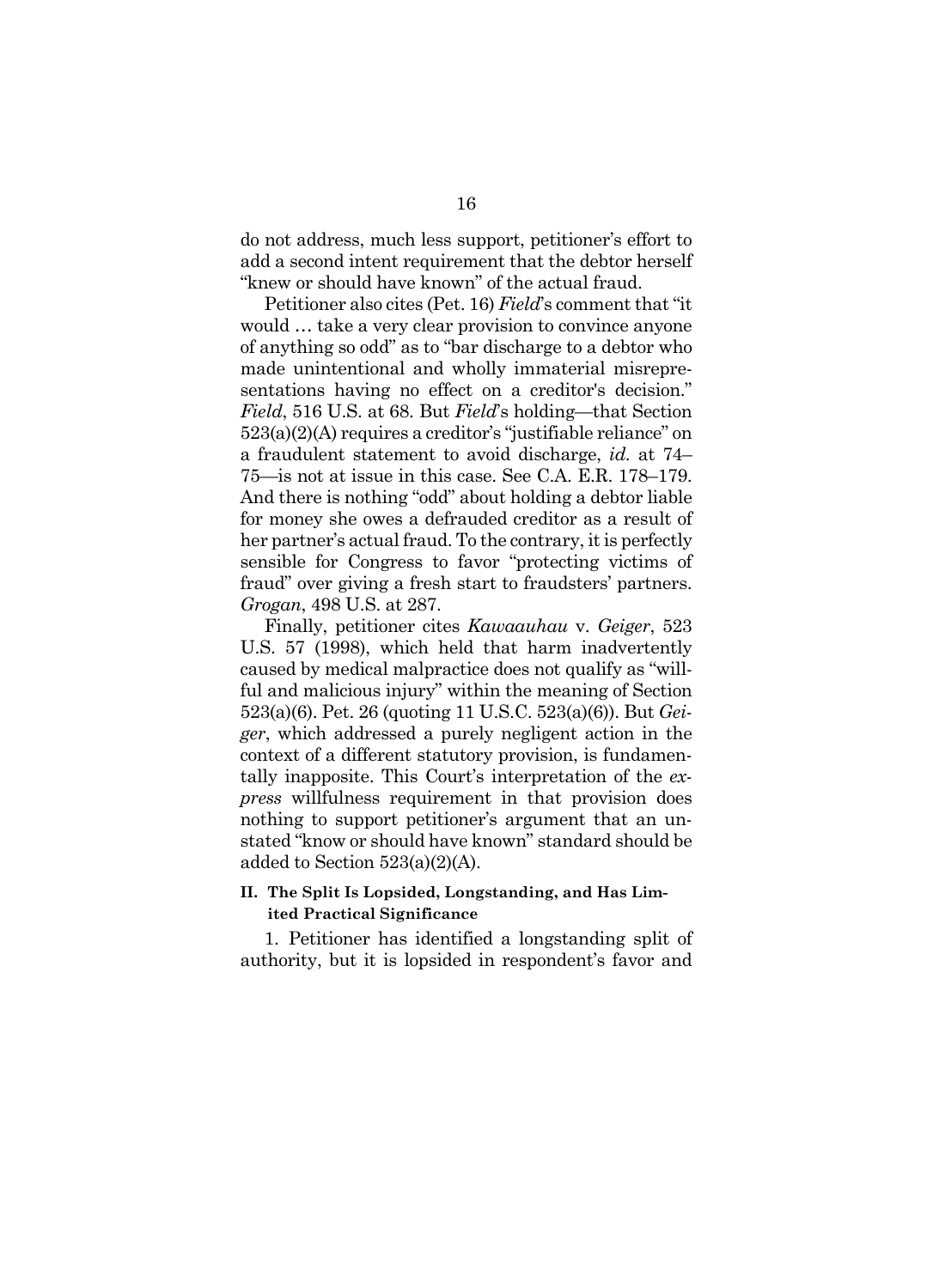the decisions that favor petitioner fail to reckon with the Bankruptcy Code's text.

In addition to the Ninth Circuit's (unpublished) opinion below, three other Courts of Appeals have interpreted Section 523(a)(2)(A) as respondent does. The Fifth Circuit in *Winkler* engaged in a detailed analysis of the text of Section 523(a)(2)(A) to conclude that "the plain meaning of the statute is that debtors cannot discharge any debts that arise from fraud so long as they are liable to the creditor for the fraud." 239 F.3d at 749, 752. The Eleventh Circuit recognized a similar rule: "[U]nder *Neal* and *Strang* and their progeny, a debt may be excepted from discharge when the debtor personally commits actual, positive fraud, *and also when such actual fraud is imputed to the debtor under agency principles*." *Hoffend* v. *Villa* (*In re Villa*), 261 F.3d 1148, 1151 (11th Cir. 2001) (emphasis added), cert denied, 535 U.S. 1112 (2002). And the Sixth Circuit reached a similar result, holding that the fraud of a debtor's partner is grounds for nondischargeability where the fraud was conducted on behalf of the partnership in the ordinary course of the partnership's business—which was the case here. *See Banc-Boston Mortg. Corp.* v. *Ledford* (*In re Ledford*), 970 F.2d 1556 (6th Cir. 1992), cert. denied, 507 U.S. 916 (1993).

By contrast, the two cases on petitioner's side of the split—from the Seventh and Eighth Circuits—are thinly reasoned and fail to address the Code's text. Judge Posner's opinion in *Sullivan* v. *Glenn* admits that focusing on the nature of the debt and not the debtor's state of mind "is consistent with the language of the fraud exception to discharge," but presses on nonetheless, explaining that this language merely "illustrates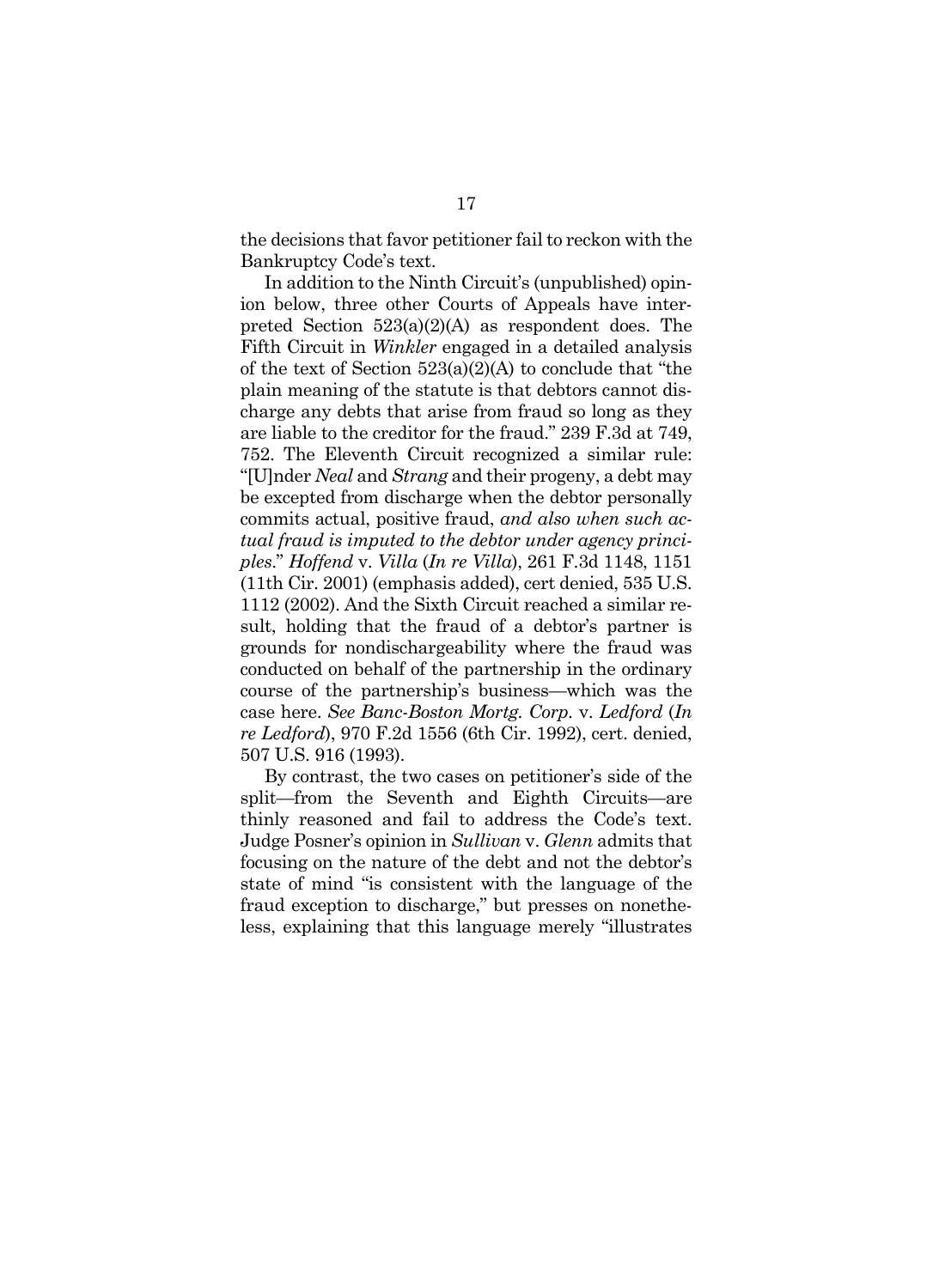the limitations of literal interpretation of statutory language." 782 F.3d at 380. The opinion quotes petitioner's "knew or should have known standard" from the Eighth Circuit's per curiam decision in *Walker* v. *Citizens State Bank* (*In re Walker*)*,* 726 F.2d 452 (1984), and justifies that rule with reference to economic policy rather than statutory text. See *Sullivan*, 782 F.3d at 382 ("[T]here is, so far as we can determine, no net social benefit to be obtained by embracing the [alternative] position[.]").

For its part, *Walker* was decided decades earlier and did not analyze the Bankruptcy Code's text. It instead rests on a citation to a Second Circuit decision from 1941, *In re Lovich*, 117 F.2d 612. See *Walker*, 726 F.2d at 454 (citing *Lovich*). But *Lovich*—which petitioner claims further deepens the split in authority, Pet. Br. 24—addressed a different provision of bankruptcy law (regarding general grounds for denying a debtor's discharge rather than the non-dischargeability of specific debts) in a prior version of the statute. The opinion in *Lovich* did not discuss *Strang* and instead reached its conclusion mainly "[o]n principle." *Lovich*, 117 F.2d at 614–615.3

The conflict at issue has accordingly persisted for decades. This Court has repeatedly denied certiorari when prior petitions invoked the same conflict to seek review. See *Sullivan*, 782 F.3d 378, cert. denied, 577

<sup>3</sup> Petitioner also overstates the depth of the split by citing *Levy* v. *Indus. Fin. Corp*., 16 F.2d 769 (4th Cir. 1927), aff'd, 276 U.S. 281 (1928)). See Pet. 24. Like *Lovich*, *Levy* addressed a different question under a different provision of a different version of the statute. See *Levy*, 16 F.2d at 771 (Under "section 14(b) of the Bankruptcy Act [of 1898,]  $\ldots$  [i]s the bankrupt entitled to discharge, notwithstanding the making of the false statements in writing, because the money which was obtained by means thereof was received, not by him, but by the corporation?*"*).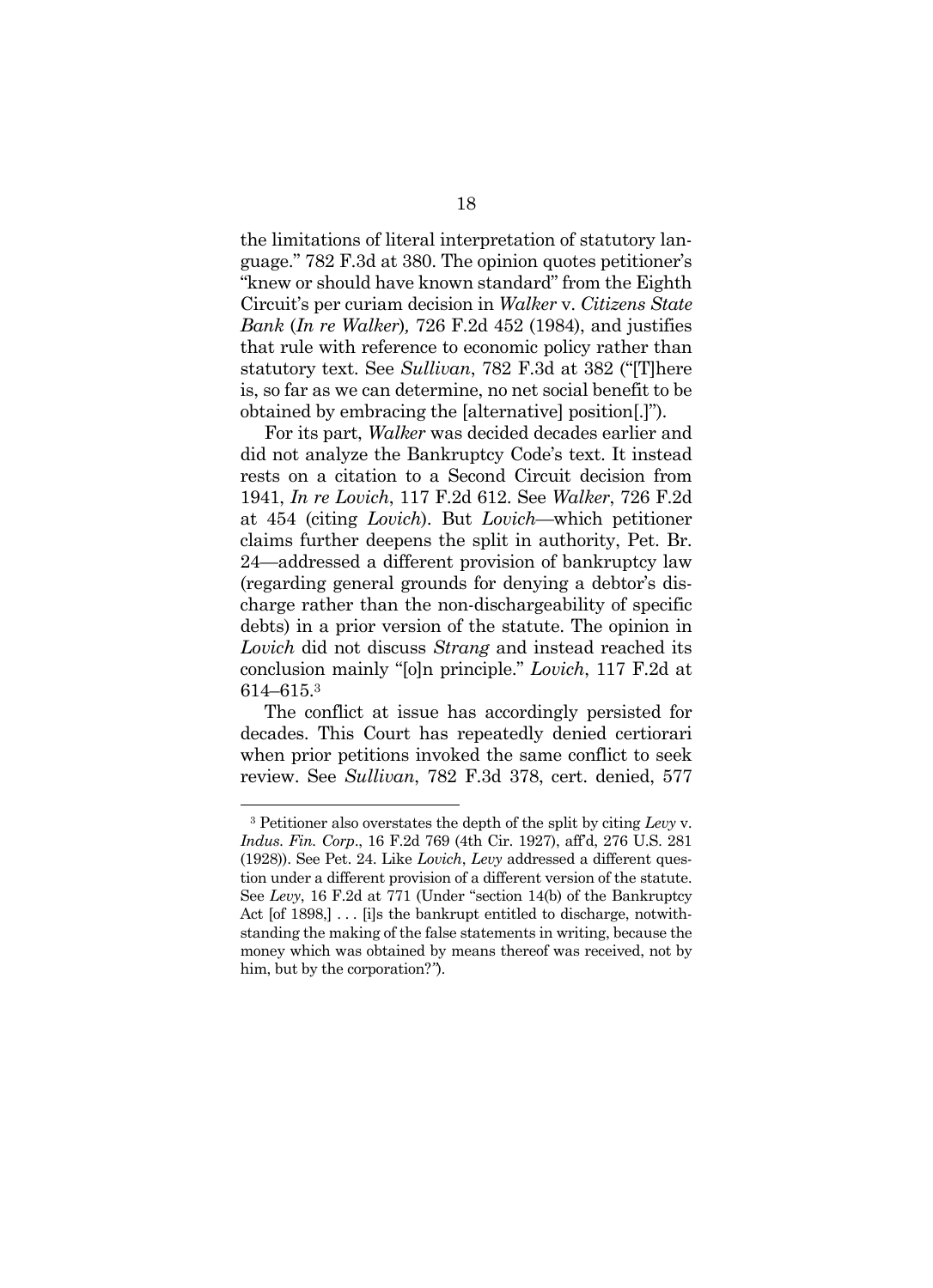U.S. 1029; *In re Villa*, 261 F.3d 1148, cert denied, 535 U.S. 1112; *In re Ledford*, 970 F.2d 1556, cert. denied, 507 U.S. 916.

2. The divide in authority is also less significant than petitioner suggests, as the delta between liability under traditional partnership principles and petitioner's "knew or should have known" standard is sufficiently narrow as to rarely matter in practice. In many cases where a partner's fraud is sufficiently connected to the activity of the partnership as to justify the imputation of liability under traditional agency principles and state law, the partner knew or should have known about the fraud. See *Miske* v. *Coxeter*, 139 Cal. Rptr. 3d 626, 631 (Ct. App. 2012) (Under California law, "all partners in a partnership are bound by the fraud of a copartner acting within the scope of his or her authority in a partnership transaction."); see Revised Unif. P'ship Act § 305 (holding partners liable for only acts done "in the ordinary course of business of the partnership or with authority of the partnership").

Petitioner offers nothing concrete to show otherwise. To the contrary, the cases petitioner relies upon are mostly decades old—suggesting the issue is not often dispositive. And in one of the two court of appeals cases coming out petitioner's way, the bankruptcy court on remand found that applying petitioner's heightened standard had no effect on the outcome of the case. See *Citizens State Bank v*. *Walker* (*In re Walker*), 53 B.R. 174, 182 (Bankr. W.D. Mo. 1985) ("[T]he debtor 'should have known of the fraud' within the meaning of the standard set down by the court of appeals.").

Petitioner contends that the question "*potentially* impacts every joint transaction or endeavor that may be construed as a partnership." Pet. 28–29 (emphasis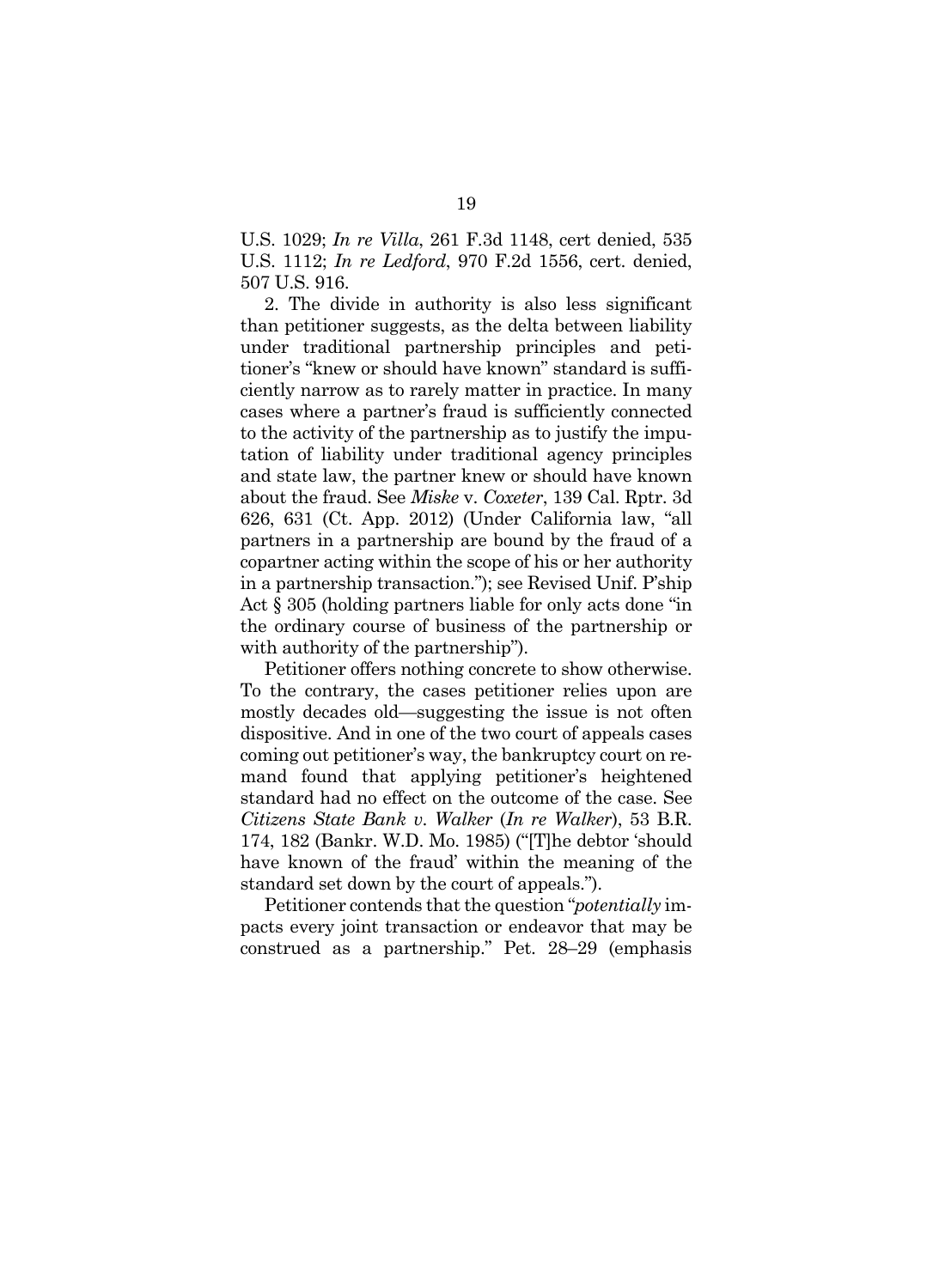added). But petitioner gives no reason to think that the issue *actually* arises in very many cases. It does not. Fortunately, only in a small subset of partnerships does one partner obtain money through a business partner's fraud and attempt to protect the proceeds of that fraud in bankruptcy. Even less often is the fraud one about which the debtor neither knew nor should have known. And petitioner's contentions about "indefinite involuntary servitude" are plainly baseless. *Id.* at 28.

Finally, petitioner invokes the Constitution's uniformity requirement for bankruptcy laws. Pet. 28 (citing U.S. Const. art. I, § 8, cl. 4). But this petition implicates no actual bankruptcy-uniformity issue. Cf. *Siegel* v. *Fitzgerald*, cert. granted, No. 21-441 (oral argument scheduled for Apr. 18, 2022) (raising such an issue). And the fact that a petition for certiorari identifies a circuit split involving bankruptcy does not suffice to justify review. See, *e.g.*, *Rockwell* v. *Hull* (*In re Rockwell*), 968 F.3d 12 (1st Cir. 2020), cert. denied, 141 S. Ct. 1372 (2021).

#### **III. This Case Is Not an Ideal Vehicle**

Because the Ninth Circuit correctly adopted respondent's interpretation of Section 523(a)(2)(A), it had no occasion to address respondent's additional, well-preserved arguments that he would prevail even under petitioner's rule. See Pet. App. 6a; Resp. C.A. Br. 39–55. As explained above, see pp. 2–3, *supra*, petitioner was a registered real estate broker who was a partner in a venture to flip multiple properties. She signed a state-mandated disclosure statement as "Seller" falsely representing the condition of the property she and her partner sold to respondent. After a 19-day trial, a state-court jury entered a special verdict finding that the "Bartenwerfers failed to disclose information that they knew or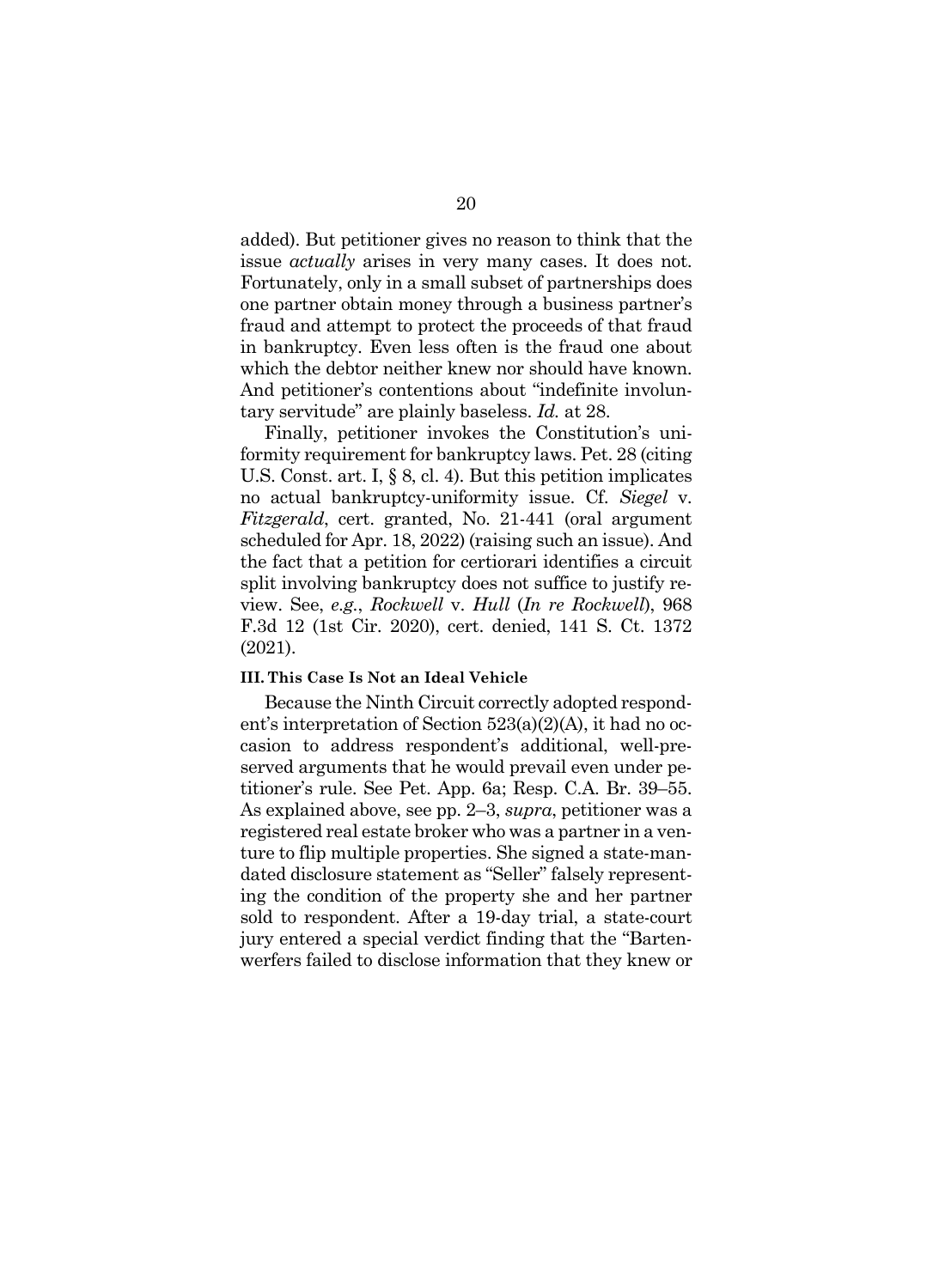should have known about water leaks, window conditions, permits and the fire escape." C.A. E.R. 4, 178–179. Not only is it the case that petitioner knew or should have known of her partner's fraud, she was directly liable for it.

As respondent argued below, the bankruptcy court reached a contrary result only by making multiple errors of law and fact, including by (1) refusing to address respondent's argument that petitioner was directly liable for the fraud, see Resp. C.A. Br. 45–52; (2) erroneously characterizing the knew or should have known standard to require proof that petitioner affirmatively "learn[ed] of facts that require[d] investigation … but fail[ed] to undertake such an inquiry," *id.* at 32–33, 43– 45 (quoting Pet. App. 58a); and (3) misapplying the law to the facts, *id.* at 43–45*.* 

The Ninth Circuit did not address these additional well-preserved arguments, however, which means that the question presented may not be outcome determinative. If this Court were to affirm, then respondent would prevail. But if this Court were to grant certiorari and reverse without resolving those additional issues, respondent still could prevail on remand.

The only certain result of this Court's review would be to prolong petitioner's decade-long attempt to escape her liability to respondent for the money she obtained from him by her business partner's fraud. This Court should deny review and bring this matter to an end.